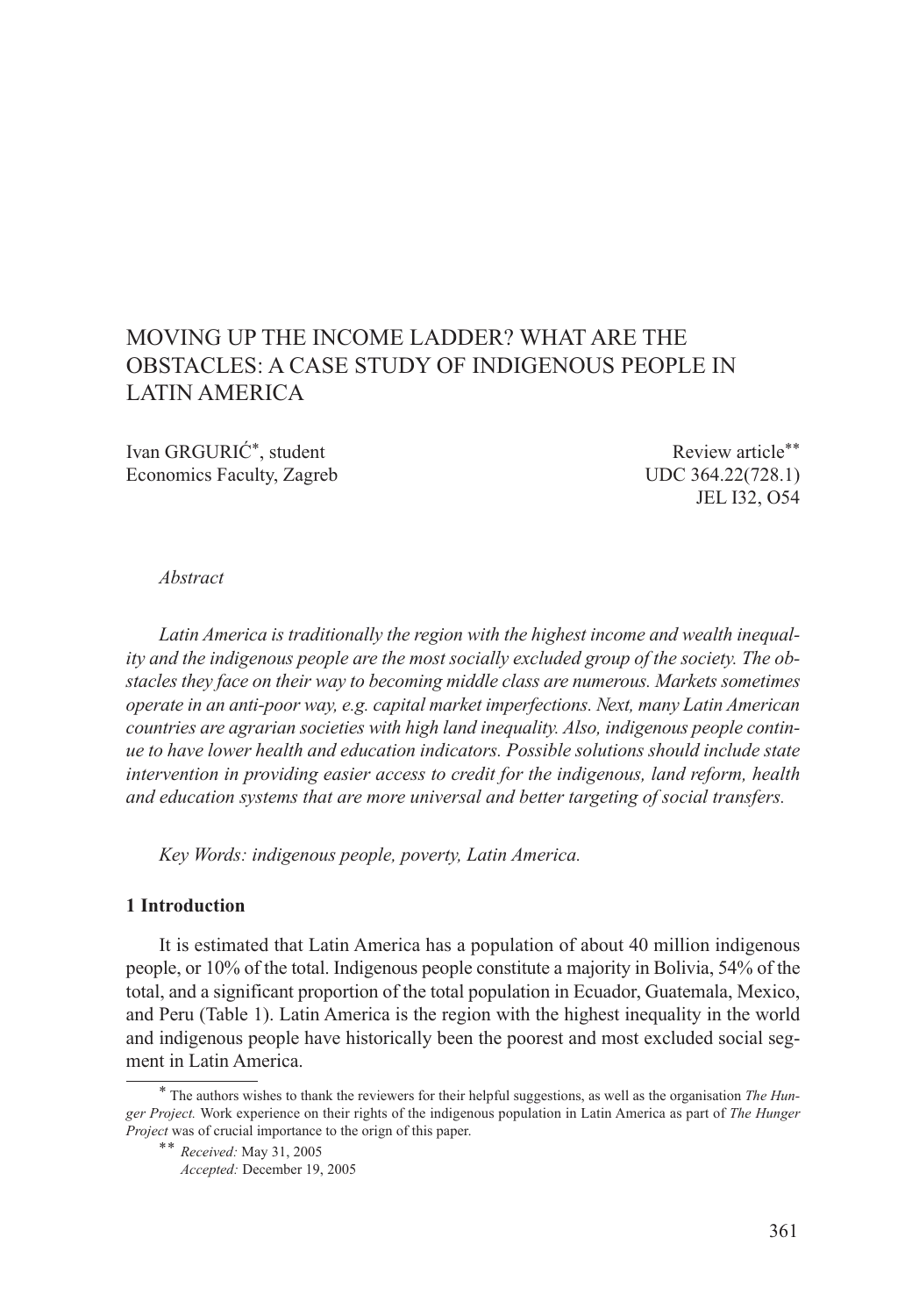| Country        | % of population |
|----------------|-----------------|
| <b>Bolivia</b> | 54              |
| Ecuador        | 40              |
| Guatemala      | 42              |
| Mexico         | 9               |
| Peru           | 25              |

*Table 1 Indigenous population in Latin America*

*Source: Psacharopoulous and Patrinos (1994).*

There has been little interest in analyzing the problems of indigenous people until recently. The persistent neglect of the wishes of indigenous peoples led to them mobilizing and fighting for their rights. One of more notable examples is the struggle by Zapatista National Liberation Army (EZLN), which started on New Year's Day in 1994 following Mexico's entry into the North American Free Trade Agreement (NAFTA) with the United States and Canada. EZLN also led tens of thousands of indigenous people on their march throughout Mexico, which ended in Mexico City on March 11 2001. Eventually, their struggle caught the attention of international institutions. The United Nations declared an International Decade of the World's Indigenous People, 1995-2004, and World Bank staff performed a series of empirical analyses of the living conditions of indigenous peoples1.

One of the possible reasons why there was so little interest in researching into the economic misfortunes of indigenous peoples is the lack of clear definition of the term indigenous people. Different states adopt different criteria, depending on special characteristics and circumstances, and many a country does not even make an effort to define its indigenous population. Some countries willfully underestimate the number of indigenous people, in an effort to minimize their political importance and deny them access to land. Other states do not like the term 'people' because it entails the idea of collective rights (Minority Rights, 2004). Also, the term indigenous is often used interchangeably with "native", "aboriginal", "original" and "first nations" (Stavenhagen, 2004). Greater effort into giving definition of indigenous people has been put in at an international level. International Labour Organization (ILO) Convention 169 and the UN Special Rapporteur Jose Martinez Cobo emphasize the following characteristics of indigenous identity:<sup>2</sup>

- historical continuity with pre-colonial societies
- strong links to territories
- distinct social, economic or political systems

<sup>&</sup>lt;sup>1</sup> See Psacharopoulous and Patrinos (1994), Hall and Patrinos (2004).

<sup>&</sup>lt;sup>2</sup> The full UN report definition states that "Indigenous communities, peoples and nations are those which, having a historical continuity with pre-invasion and pre-colonial societies that developed on their territories, consider themselves distinct from other sectors of the societies now prevailing in those territories, or parts of them. They form at present non-dominant sectors of society and are determined to preserve, develop and transmit to future generations their ancestral territories, and their ethnic identity, as the basis of their continued existence as peoples, in accordance with their own cultural patterns, social institutions and legal systems" (Stavenhagen, 2004:33).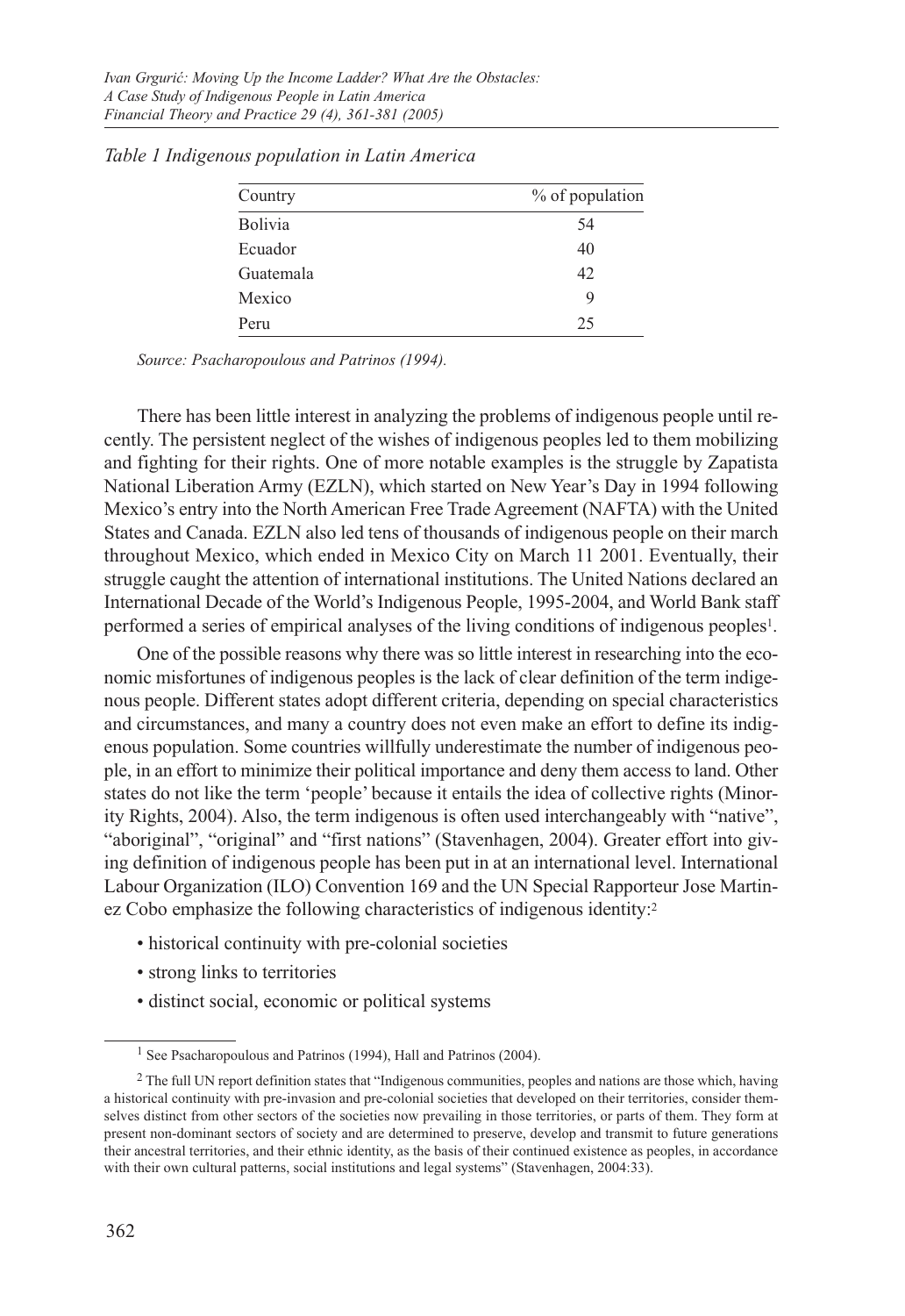- distinct language, culture and beliefs
- form non-dominant sectors of society
- identify themselves as different from the national society (Minority rights, 2004)

Instead of one definition, three approaches are used to identify indigenous people – language spoken, self-perception or self-identification and geographic concentration. Different approaches are used in different countries, e.g. the language-spoken approach is used in Peru and Bolivia, self-perception is used in Ecuador and geographic concentration is used in Mexico, where the indigenous population is concentrated in specific territories (Psacharopoulous and Patrinos, 1994).

Probably an even bigger problem is in finding an adequate measure of poverty for indigenous people. Some indigenous people do not find themselves poor and emphasize other aspects such as cultural and spiritual riches (Minority rights, 2004). In essence, the problem comes down to applying western (foreign) standards for assessing the welfare of societies that do not share the same, Western, values. This is the field of study where the biggest improvements could be made. It is necessary to include indigenous people in the process of constructing objective poverty measures that would be compatible with the values of indigenous people. Another option is to use self-perception as a measure of poverty.

Since these new measures of poverty still need to be introduced in the research of poverty among indigenous people I will use more conventional definition of poverty as income poverty, if not stated otherwise.

The paper is organized as follows. In the next section I will discuss the extent of poverty in Latin America. Next, I will analyze the obstacles the poor face in their efforts to move up the income ladder. The obstacles will be grouped in economic channels, education and health, culture, and political channels. In the concluding section I will give some proposals about how the social and economic position of the indigenous people might be improved.

#### **2 Poverty in Latin America**

Latin America has unusually high and severe poverty rates for its level of development. Over 12 percent of the total population is considered to be poor and the total number of the poor in 1998 was more than 60 million, the poverty gap index being 3.97. By contrast, the percentage of the poor in the Middle East and in Eastern Europe & Central Asia (EE & CA), on the other is 2.11 and 3.75 respectively, while the poverty gap was only 0.39 and 0.86, respectively (Chen and Ravallion, 2001).

Even though poverty is a widespread phenomenon in Latin America, indigenous people are disproportionately represented among the poor (Table 2). Also, poverty rates for indigenous people fall more slowly than for the non-indigenous population (Table 3). Finally, in all of the selected countries, the indigenous people are more likely to be poor (Table 4). But the probability of being poor in a household where the head is unemployed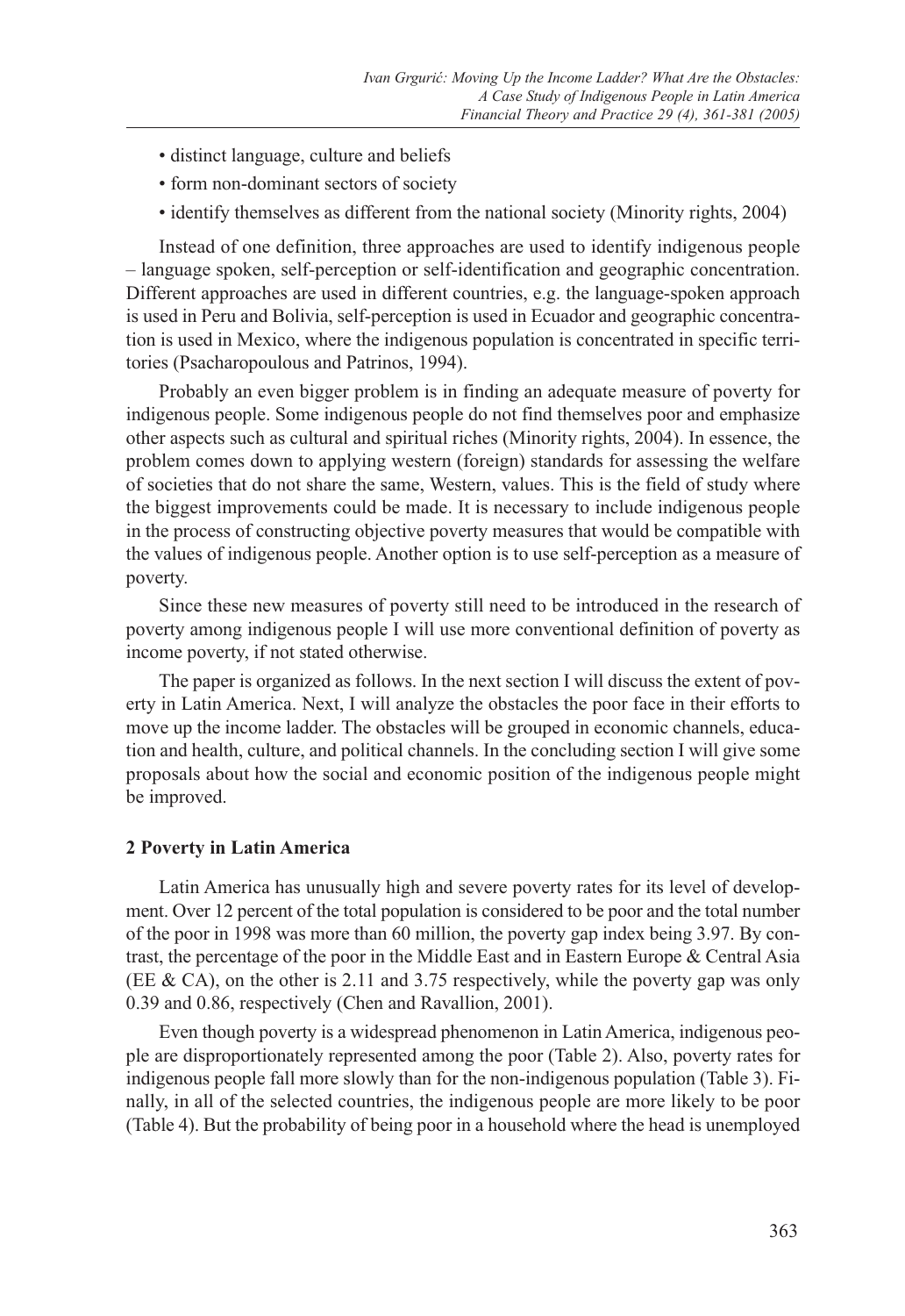in Bolivia is increased by 45%, which suggests that lack of employment is a more important variable in explaining poverty in Bolivia than being indigenous.

Even though indigenous people participate more in the labor force and a higher percentage are employed, they are underpaid compared to the non-indigenous population. On average, they earn less than two thirds of non-indigenous earnings. Earnings differ even in the same sector. In Guatemala and Peru, indigenous people employed in agriculture earn only 55% and less than one third of non-indigenous income respectively. A large portion of the wage differential is not explained by income-generating characteristics (Table 5). A possible explanation for the unexplained portion is labor market discrimination. Another possible explanation is that, to some extent, indigenous people receive lower earnings and have a higher incidence of poverty because they are locked into the secondary sector of the economy (Psacharopoulous and Patrinos, 1994).

| Country        | Total population | Indigenous    | Non-indigenous |
|----------------|------------------|---------------|----------------|
| <b>Bolivia</b> | >50              | 64.3          | 48.1           |
| Guatemala      | 66 $(38^a)$      | 86.6 $(61^a)$ | 53.9           |
| Mexico         |                  | 80.6          | 17.9           |
| Peru           |                  | 79 $(>50^a)$  | 49.7           |

*Table 2 Poverty in Latin America*

*a percentage of people living in extreme poverty Source: Psacharopoulous and Patrinos (1994).*

| Table 3 Changes in poverty rates for indigenous and non-indigenous population in |  |  |  |
|----------------------------------------------------------------------------------|--|--|--|
| selected countries                                                               |  |  |  |

| Country               | Non-indigenous | Indigenous                   |
|-----------------------|----------------|------------------------------|
| Bolivia (1997-2002)   | -8             | change less than 0.1 percent |
| Ecuador (1994-2002)   | $+14$          | change less than 0.1 percent |
| Guatemala (1989-2000) | $-25$          | $-15$                        |
| Mexico (1992-2002)    | -5             | change less than 0.1 percent |
| Peru (1994-2000)      | $+3$           | change less than 0.1 percent |

*Source: Hall and Patrinos (2005)*

Also, Latin America is the region with the highest inequality in the world, a condition that has stayed basically unchanged in the last 30 years (Table 6). "In the 1990s in Latin America, the top 5% of the population received 25% of total income on average, while the bottom 30% got only 7.5%. In Southeast Asia the top 5% received only 16% of income while the bottom 30% got 12.2%; the comparable figures for Africa are 24% and 10.1% respectively. In the developed countries the top 5% got only 13% of the total income while the poorest 30% got 12.7%" (ECLAC, 2001:18).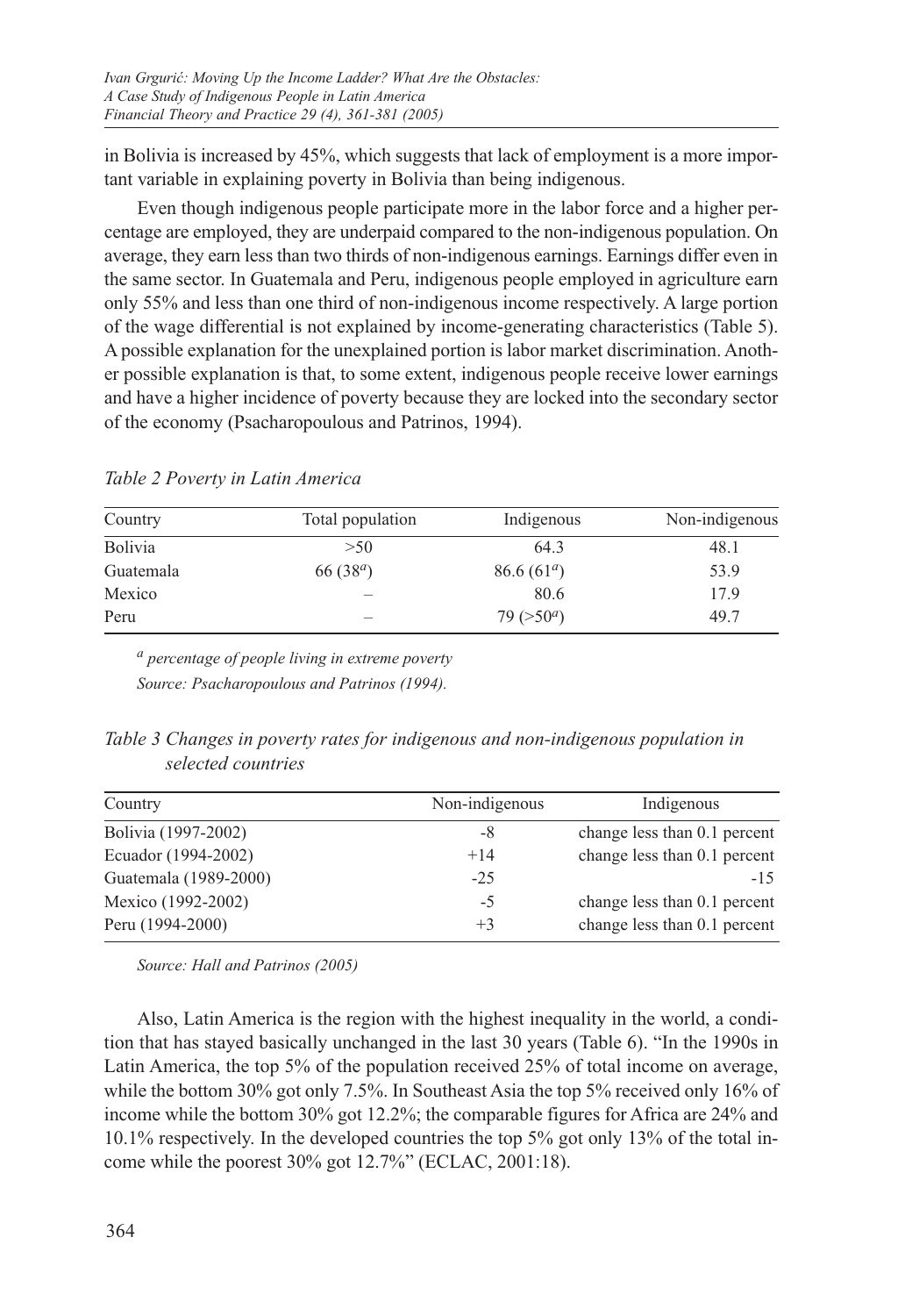| Country   | Early 1990s | Latest Available Year |
|-----------|-------------|-----------------------|
| Bolivia   | 16          | 13                    |
| Ecuador   |             | 16                    |
| Guatemala | 11          | 14                    |
| Mexico    | 25          | 30                    |
| Peru      |             |                       |

*Table 4 Percent increase in probability of being poor if you are indigenous*

*Source: Hall and Patrinos (2005*

*Table 5 Unexplained portion of Earnings Distribution*

| Country              | Early 1990s | Latest Available Year |
|----------------------|-------------|-----------------------|
| Bolivia (urban only) | 28          | 26                    |
| Ecuador              | 33          | 45                    |
| Guatemala            | 52          | 42                    |
| Mexico               | 48          | 42                    |
| Peru                 | 50          | 58                    |

*Source: Hall and Patrinos (2005*

| Region                                | 1960s | 1970s | 1980s | 1990s |
|---------------------------------------|-------|-------|-------|-------|
| East Asia and Pacific                 | 41.4  | 41.9  | 40.5  | 38.0  |
| Eastern Europe                        | 25.1  | 24.6  | 25.0  | 28.9  |
| Latin America                         | 53.2  | 49.1  | 49.7  | 49.3  |
| Middle East and Pacific               | 37.4  | 39.9  | 38.7  | 38.1  |
| <b>OECD</b> and High Income Countries | 35.0  | 34.8  | 33.2  | 33.7  |
| Sub-Saharan Africa                    | 49.9  | 48.2  | 43.5  | 46.9  |
| South Asia                            | 36.2  | 33.9  | 35.0  | 31.9  |
|                                       |       |       |       |       |

*Table 6 Inequality in Different Regions*

*Source : ECLAC (2001)* 

Results are similar if we use social indicators as a measure of poverty instead of income. Even though Latin America as a region performs better or is at least at the same level as most other regions in the majority of health and education indicators and is much above world average, its performance is less admirable when its level of development of taken into account. Table 7 and Table 8 show that literacy level and health indicators are roughly on the same level with the East Asia and CEES/CIS, regardless of their two-times lower GNI per capita.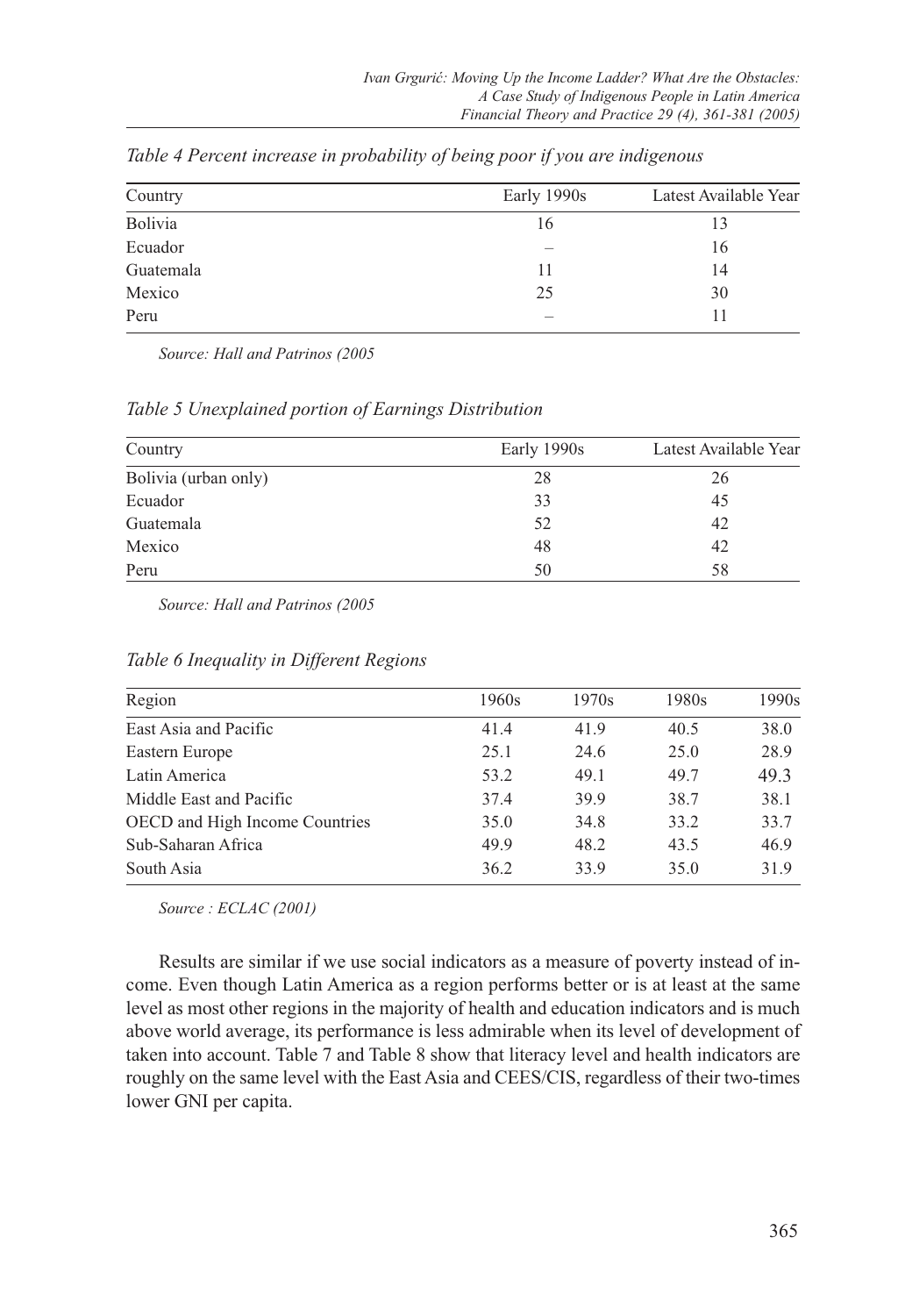| Region                       | GNI per<br>capita<br>$(in \text{ US}\$)$ | Literate adults<br>in total population<br>$(\%)^a$ | Net primary<br>school<br>enrolment $(\% )$ |
|------------------------------|------------------------------------------|----------------------------------------------------|--------------------------------------------|
| CEES/CIS and Baltic States   | 1742                                     | 96                                                 | 86                                         |
| East Asia and Pacific        | 1232                                     | 81                                                 | 92                                         |
| Latin America and Caribbean  | 3362                                     | 85                                                 | 94                                         |
| Middle East and North Africa | 1359                                     | 53                                                 | 78                                         |
| Sub-Saharan Africa           | 460                                      | 50                                                 | 59                                         |
| South Asia                   | 461                                      | 47                                                 | 74                                         |
| World                        | 5073                                     | 70                                                 | 81                                         |

| Table 7 Education indicators across regions in 2002. |  |  |  |  |  |
|------------------------------------------------------|--|--|--|--|--|
|------------------------------------------------------|--|--|--|--|--|

*a Data for the year 2000.* 

*Source: World Development Indicators.*

*Table 8 Health indicators and life expectancy in different regions in 2002.*

| Region                       | Life<br>expectancy | Infant<br>mortality | Under-5<br>mortality |
|------------------------------|--------------------|---------------------|----------------------|
| CEES/CIS and Baltic States   | 69                 | 33                  | 41                   |
| East Asia and Pacific        | 69                 | 33                  | 43                   |
| Latin America and Caribbean  | 70                 | 27                  | 36                   |
| Middle East and North Africa | 67                 | 46                  | 58                   |
| Sub-Saharan Africa           | 46                 | 106                 | 174                  |
| South Asia                   | 63                 | 70                  | 97                   |
| World                        | 63                 | 56                  | 82                   |

*Source: World Development Indicators.*

In addition, even though Latin America performs better than East Asia, for example, in adult literacy rates and primary school enrolment rates, a few things must be considered. First, East Asia started from a very low level of development, so it is likely that it has a much higher percentage of old people that are illiterate. Second, primary school enrolment rate does not show the quality of education or the number of finished grades. In fact, East and South-East Asian countries have tried to improve the bottom tail of the distribution and put the emphasis on the achievement of universal secondary education. Latin American countries, on the other hand, let most pupils leave school after primary level and concentrated on expanding university coverage (ECLAC, 2001). Thus, it could be concluded from Table 7 and Table 8 that Latin America is underperforming in health and education indicators when its development level is taken into consideration.

Again, indigenous people have lower health and education indicators than non-indigenous. Indigenous people are lagging behind the non-indigenous in literacy rates (Table 9), schooling and training in all of the selected countries. In Bolivia, the indigenous pop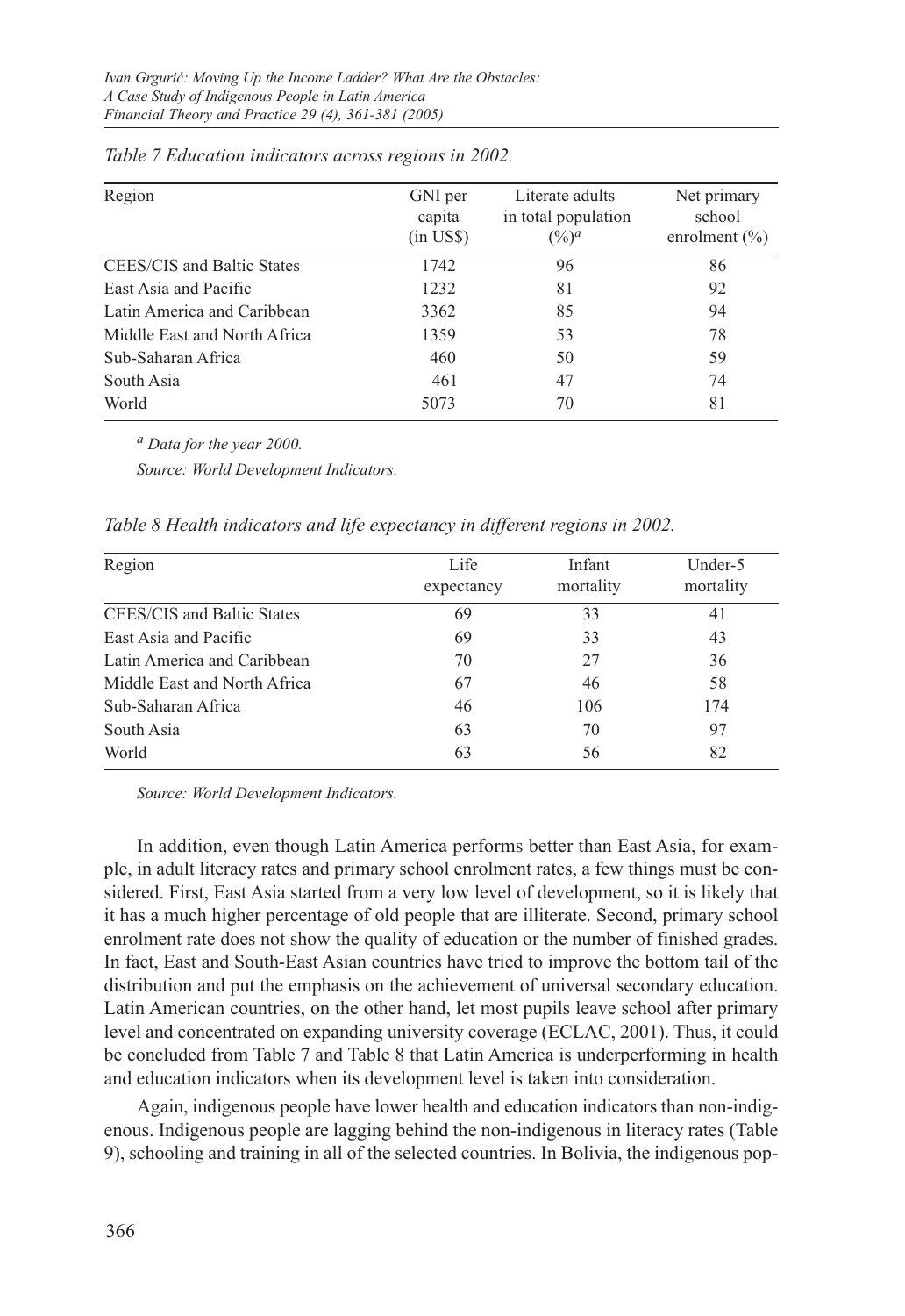ulation has on average 3 years of schooling fewer than the non-indigenous, the gap for indigenous women being even bigger. Indigenous people have on average only 1.3 years of schooling and 40% of them are illiterate (Psacharopoulous and Patrinos, 1994). In Peru, 40% of non-indigenous children are enrolled in school, compared to 36% for indigenous. In addition, non-indigenous children stay longer in school. Thus, they have a 20% higher education than indigenous children (Davis, 2003). The problems of indigenous people are even more severe in Mexico where the education gap between indigenous and non-indigenous widens with age, peaking at 17 years, where the non-indigenous enrollment rate is approximately double the rate for indigenous people (Psacharopoulous and Patrinos, 1994).

| Country   |            | Percentage of illiterate population in population subgroups |
|-----------|------------|-------------------------------------------------------------|
|           | Indigenous | Non-indigenous                                              |
| Bolivia   | 24         | 14                                                          |
| Ecuador   | 26         | 14                                                          |
| Guatemala | 79         | 40                                                          |
| Mexico    | 63         | 42                                                          |
| Peru      | 50         | 22                                                          |

*Table 9 Indigenous languages and literacy*

*Source: Psacharopoulous and Patrinos (1994).*

The story does not get any better for the indigenous people if we look at health instead of education indices. Sixty four per cent of the rural population in Bolivia, where indigenous people are mostly concentrated, and 75% in Guatemala are without access to health services. Next, indigenous people frequently have no access to drinking water. In Peru, only 46% of indigenous homes have public water access, while 31% use wells and 15% use a river as a source of water. Similarly, 86% of the rural population in Bolivia is without adequate drinking water. In addition, only 21% of indigenous homes in Peru have public waste disposal (The Hunger Project, 2004) and many indigenous households are forced to use health-damaging resources. For example, almost half of the indigenous households rely on kerosene as a source of light while 88% of Spanish speakers use electricity (Psacharopoulous and Patrinos, 1994)3.

## **3 Obstacles to moving up the income lader**

In many societies there are almost clear-cut groups that traditionally represent the poorest segments of the society – African-Americans in the US, Gypsies in Europe, or indigenous people in Latin America. The persistence of poverty among these groups might suggest that there are ways in which parents' poverty is transmitted to their children. Empirical evidence appears to support this thesis. Blau and Graham (1990) discovered wealth

<sup>3</sup> Kerosene can be bad for health if used intensively.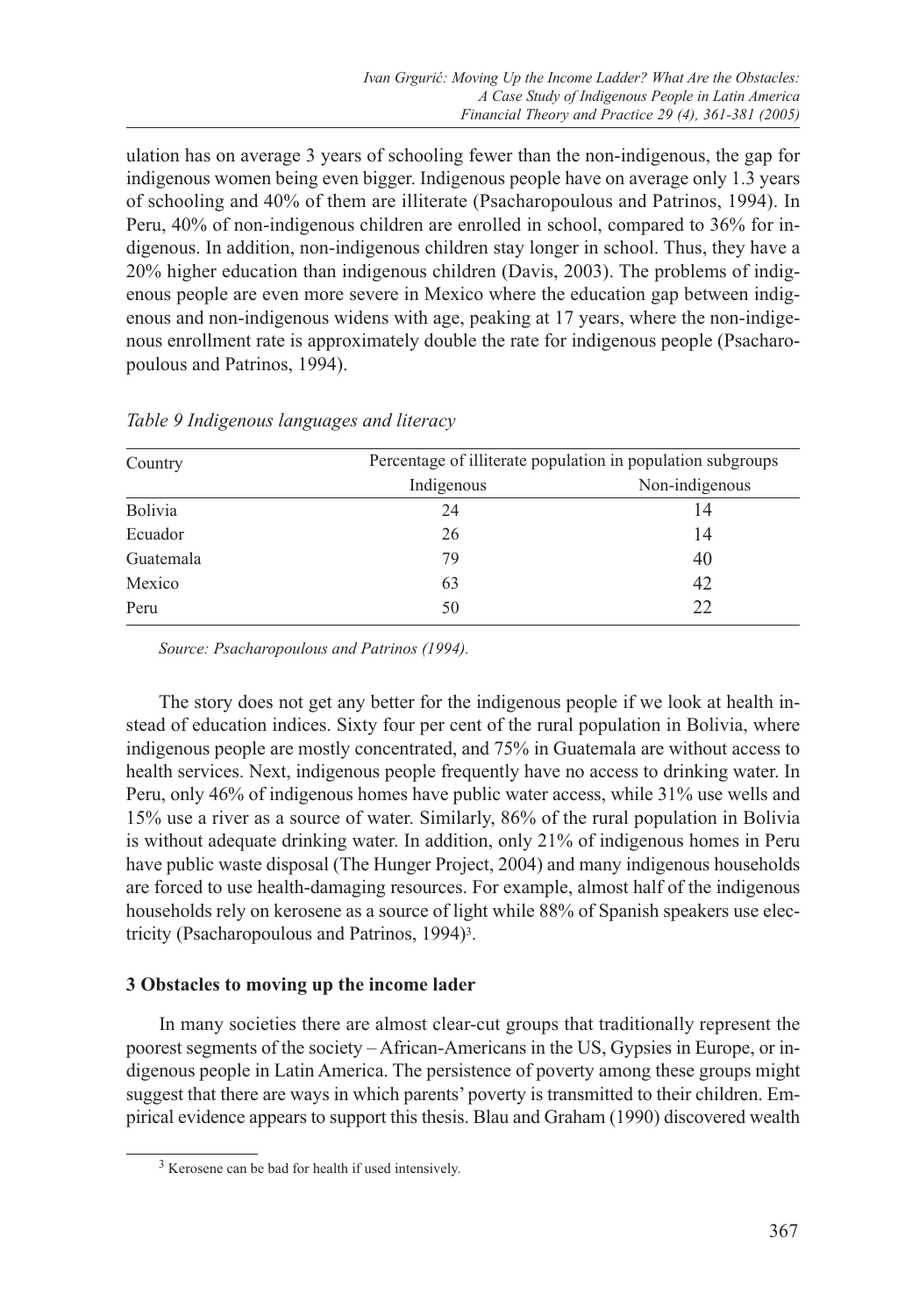discrepancy between young black and white families in the mid 1970s, with young black families holding 18% less wealth than young white families. This discrepancy in wealth has a modest effect on the difference in black-white early employment careers in the United States (Rendon, 2003).4 Sawhill (2000) suggests that one of the possible linkages is genetic heritage. Well-placed parents can pass on advantages to their children without even trying - they simply have good genes. But there is a big dispute concerning what IQ, the most common measure of intelligence, actually measures. IQ tests show average IQ gains of around 20 points in some countries over a period of one generation. This would imply that we should be experiencing a new renaissance, which is not the case. Thus it is quite certain that IQ measures something other than intelligence (Flynn, 2000). Other ways through which the initial position can have an effect on future results, and I will largely disregard genetic inheritance, are through economic channels, education, health, culture and political channels. An additional problem is posed by the interconnection between these variables. For example, one needs to be healthy in order to get good education. Higher education, on the other hand, leads to better awareness of the importance of health and therefore better health.

### *Economic channels*

Family income matters. It enables families to move to better neighborhoods and to purchase the necessities. In addition, wealth enables better parenting by relieving the stresses of daily living which often produces sub-optimal parenting. To put it differently, rich parents provide their children with an appropriate mix of warmth and discipline, emotional security, intellectual stimulation, and coaching about how to relate to the wider world (Sawhill, 2000).

High inequality can reinforce itself and hurt the chances of the poor getting themselves out of poverty. One of the ways in which inequality hurts the chances of the poor of moving out of poverty is through capital market imperfections. Capital market imperfections cause the poor to have restrained access to credits. More precisely, capital market imperfections cause the poor to have higher borrowing rates (Galor and Zeria, 1993) or worse collateral demands (Banerjee and Newman, 1993), which traps them in a circle of low profits and high debt repayments. Evidence from Ecuador suggests that access to credit is the single most important policy intervention in raising productivity and lifting small-scale, poor and mostly indigenous farmers from poverty (World Bank, 2004). And still, banks are unwilling to work with small creditors, largely for technical reasons (Korovkin, 1997). Further evidence from Nicaragua shows additional obstacles to indigenous peoples in obtaining bank loans. Banks tend to be suspicious of:

- would-be borrowers from rural areas, often perceived as illiterate or semi-literate
- the unfamiliar character of the investments sought by indigenous applicants for credit
- the lack of collateral in the form of alienable land (Minority Rights, 2004).

<sup>4</sup> Lack of research into indigenous people is a constant problem for the determination of the channels through which intergenerational transmission of poverty occurs. Thus, in cases where there is no research on the indigenous population or I was unable to find it, I will use literature that is accessible to me and which mostly deals with the US.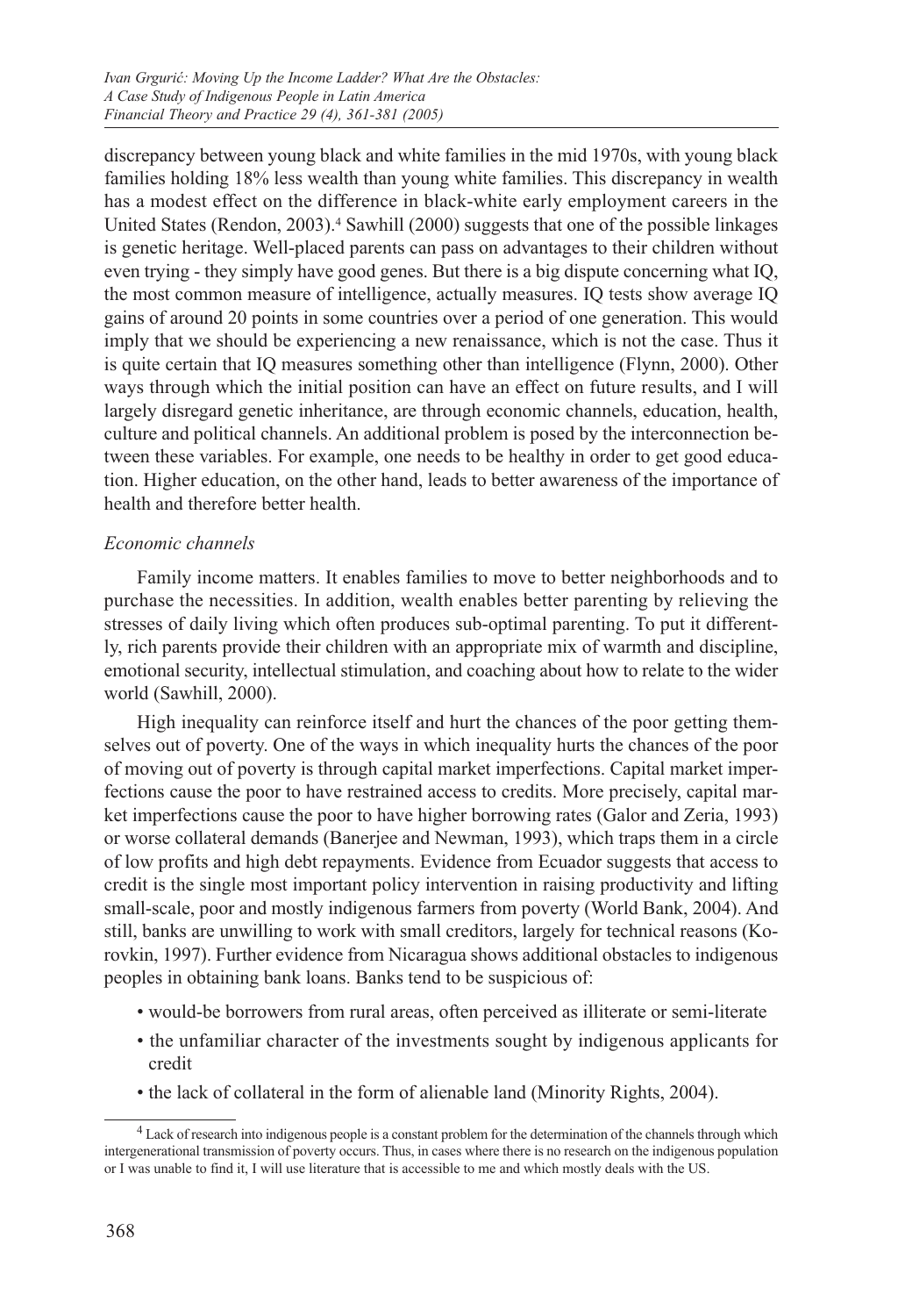Another possible reason for the persistence of the high inequality pattern is the concentration of ownership of assets (Table 10).5 Most of the poor live in rural areas and are dependent on their land. Latin America has the highest inequality of land ownership in the world. Although there is positive correlation between agricultural productivity and the land Gini index, it does not mean that farms are more productive because of high land concentration.6 It is more likely that the big landowners can acquire the best land and that they can ensure that government provides them services that will further increase the productivity of their land (World Bank, 2004).7

Some countries do not recognize indigenous peoples' collective right to their ancestors' land. In other cases (e.g. Chile), states recognize their rights to own land but allow private ownership of subsoil resources and water on it. In the collision between two laws indigenous people often end up worse-off. For example, the Kugapakori communities have been threatened by the oil workers in Southeastern Peru and forced to move deeper into the Amazon jungle (Stavenhagen, 2004).

Even if we disregard high inequality, there are other economic obstacles that the poor face on their way out of poverty. First, the matching story. Increasing returns make capital more productive in a capital-intensive environment and skills are more productive in skills-abundant countries. The ultimate moral of the matching story is that countries need to be educated and rich in order to attract capital – both human and physical. The empirical evidence supports this story. Capital investment circulates among OECD countries and rarely goes to Africa, where it should go according to the decreasing returns story (World Bank, 2001). If countries are not capital-abundant and high-skilled, it is likely that they will not become so. In other words, economies of scale and agglomeration lead to the creation of center – clusters, and periphery, where the center drains all resources from the periphery, leaving current and future generations in those areas in economic hardship8. Empirical evidence supports this thesis and shows that poverty is highly geographically concentrated. The indigenous are more concentrated in rural areas, where income poverty is more common. In Ecuador, poverty in rural areas is 76%, compared to 40% in urban areas (World Bank, 2003a). Next, poverty is concentrated in the predominantly indigenous regions. Research from Mexico shows that in municipalities with less than 10% of indigenous people, the poverty headcount index is 18% compared to 46 and over 80 percent in municipalities with a share of indigenous population between 10 and 40 percent and more than 70 percent, respectively. In fact, living in municipalities with more than 50 percent of indigenous population increases the likelihood of being poor by 25 percent (Psacharopoulous and Patrinos, 1994). Similarly, in areas with a majority indigenous population in Ecuador, the income poverty rate is approximately 85% (World Bank, 2003a). The situation in Guatemala is similar. The highest percentage of those living in poverty in Guatemala (91.7 per cent) is seen in a region with a high Mayan population, while the percentage of people in poverty in metropolitan areas, with an only 22 percent Mayan popula-

<sup>&</sup>lt;sup>5</sup> There is evidence that assets and income inequality are correlated (World Bank, 2003).

<sup>6</sup> Land Gini is a measure of inequality in ownership of land. The Index can be in range from zero to 1 or 100. A higher value of the index represents greater inequality.

 $7$  The impact of rich elites on the creation of institutions is discussed in more detail later in the text.

<sup>8</sup> Some of the more famous examples of clusters are Silicon Valley in California and Bangalore in India.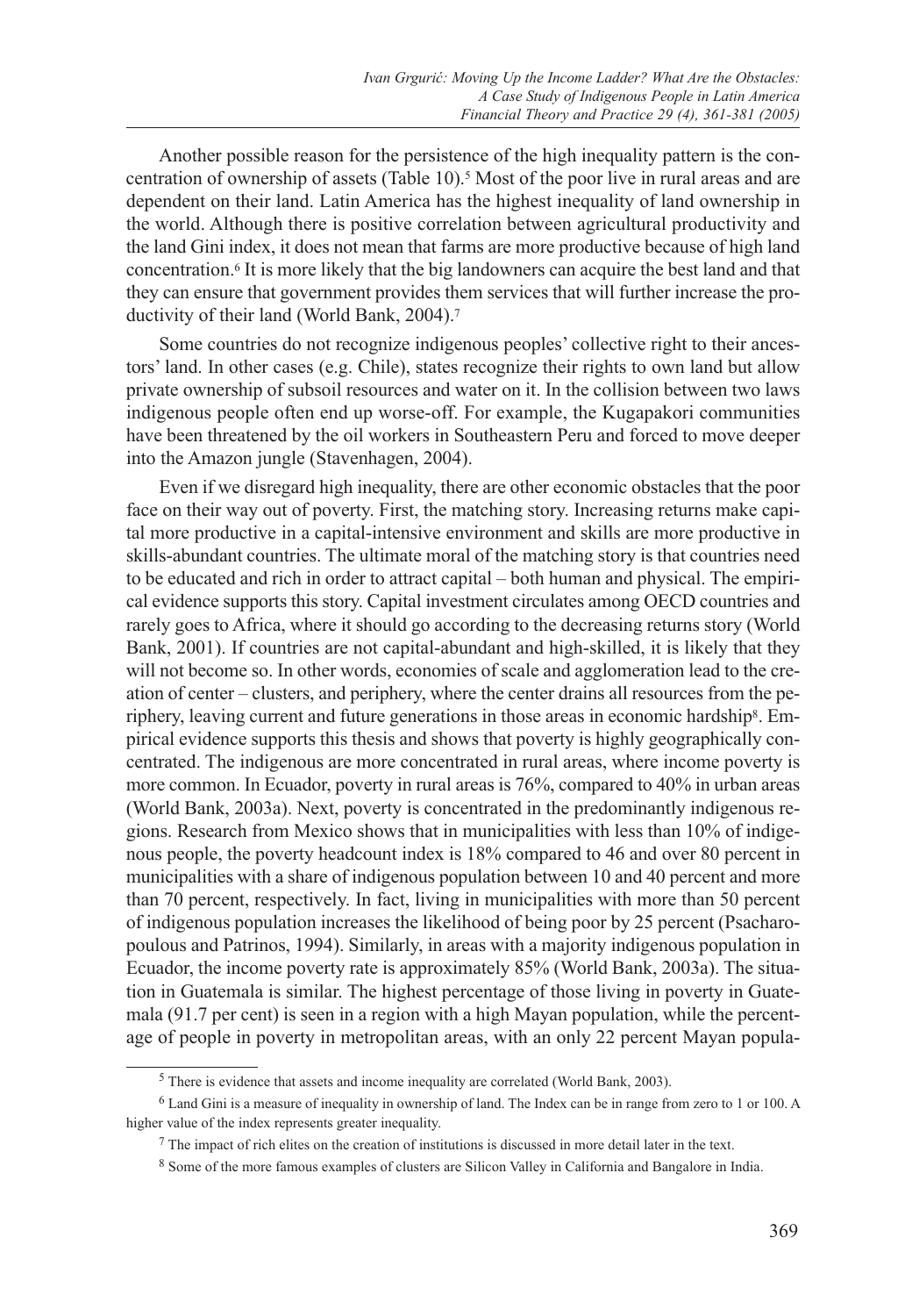tion, is only 64.3 percent (Minority rights, 2004). Even in rich countries like the United States poverty is highly concentrated. The problematic areas and social groups are inner city blacks, rural blacks in the Mississippi delta, native Americans in the West, Hispanics in the Southwest and whites in Southeastern Kentucky (Easterly, 2002).

| Latin America                     | Land Gini |
|-----------------------------------|-----------|
| Argentina                         | 85.6      |
| Bolivia                           | 76.8      |
| <b>Brazil</b>                     | 84.1      |
| Colombia                          | 82.9      |
| Costa Rica                        | 80.6      |
| Ecuador                           | 80.9      |
| Guatemala                         | 85.3      |
| Honduras                          | 76.5      |
| Jamaica                           | 80.3      |
| Mexico                            | 60.7      |
| Panama                            | 80.4      |
| Peru                              | 92.3      |
| Paraguay                          | 85.7      |
| Uruguay                           | 81.3      |
| Venezuela                         | 91.7      |
| <b>Other Developing Countries</b> |           |
| Egypt                             | 54.9      |
| Indonesia                         | 55.5      |
| India                             | 61.4      |
| Jordan                            | 67.7      |
| Kenya                             | 75        |
| South Korea                       | 33.9      |
| Malaysia                          | 64        |
| Pakistan                          | 55.6      |
| Philippines                       | 56        |
| Senegal                           | 49.3      |
| Thailand                          | 42.6      |
| Tunisia                           | 64.6      |
| Uganda                            | 54.9      |
| Developed Countries               |           |
| Australia                         | 85.3      |
| Canada                            | 55.2      |
| Spain                             | 84.5      |
| Finland                           | 49.4      |
| France                            | 54.4      |
| Japan                             | 43.2      |
| Norway                            | 39.1      |
| <b>United States</b>              | 73.1      |

*Table 10 Land inequality in Latin America*

*Source: World Bank (2004)*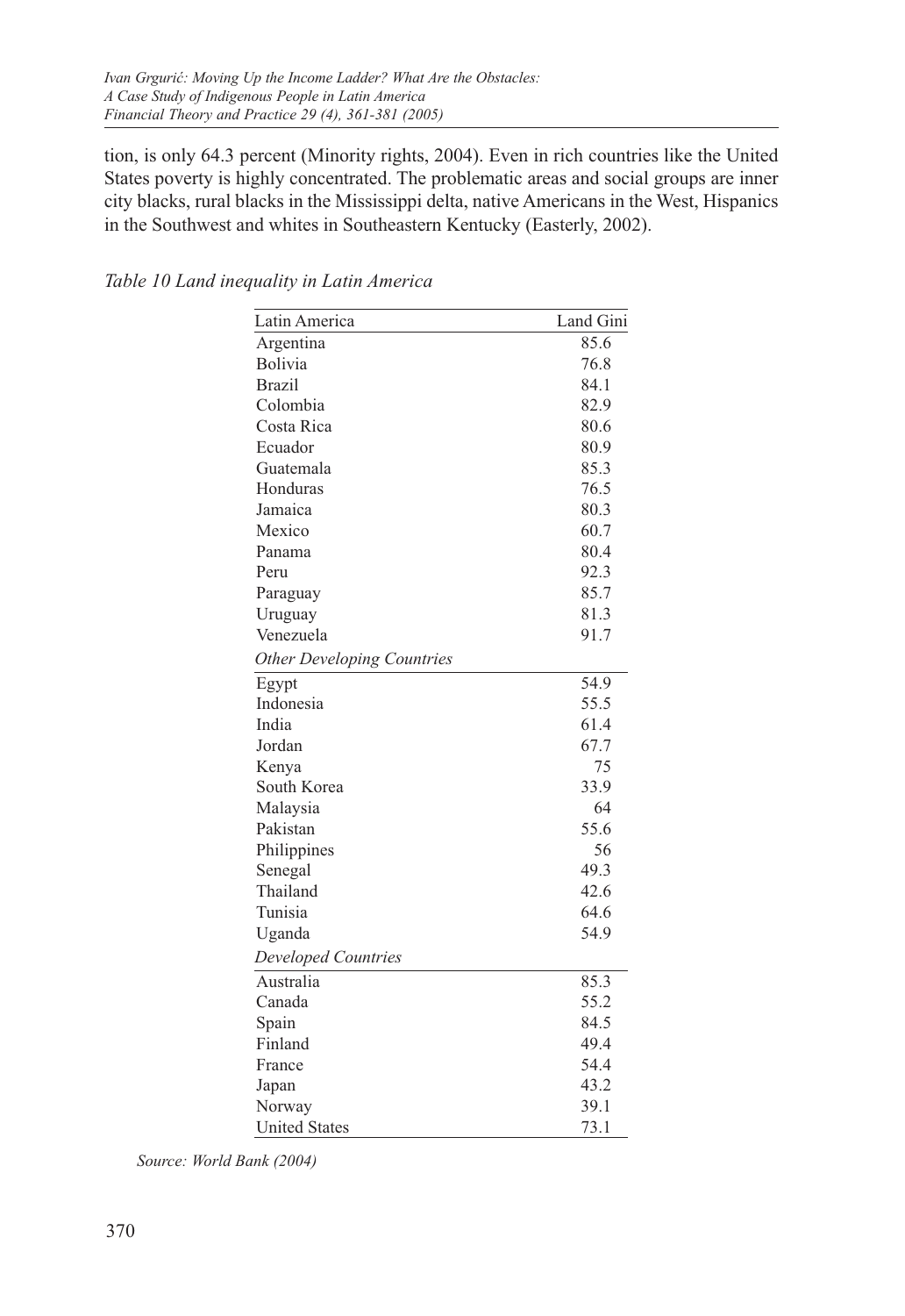Furthermore, economic hardship can force children to withdraw from school in order to work. The result is reduced skills and income-generating characteristics, and therefore lower likelihood of escaping poverty. Evidence show that indigenous children are born with socioeconomic disadvantages and are unable to keep up with their non-indigenous peers. In Ecuador, for example, 79% of indigenous children live in poverty compared to 68% of Afro-Ecuadorian and 61% of White-Mestizo children (World Bank, 2004). Evidence from Peru suggests that the children that are most likely to work are those of lesseducated parents, whose fathers are employed as farmers and whose mothers are not in the labor force (World Bank, 2003). Since poverty is more concentrated among the indigenous people, child income in Latin America plays a greater role in total family income in indigenous areas than in non-indigenous areas. The result is a higher dropout rate and higher probability of repeating grades for indigenous children. The reason why poor children drop out of school is either the direct cost of attending school or the opportunity cost of school attendance (World Bank, 2003).

Finally, markets give more incentive to the rich to invest in education – the rich have higher marginal benefits and lower marginal costs of investment in education than the poor. Behrman, Birdsall and Szekely (2000:141-144) outline the following reasons:

- Richer-income households may invest directly in children's education at home and through tutoring, or indirectly by improving their health and nutrition
- Children's genetic endowments may interact with schooling investments in producing education
- Richer households may make complementary investment in searching for a job and have contacts that affect children's search for a job after completing schooling. If markets for financing such investments are imperfect and the costs are lower for higher-income households with more educated parents, the marginal private benefits are again greater for rich households
- Higher-income households may have better information. Therefore, they face less uncertainty regarding schooling investment decisions
- Higher-income households with better-educated parents may have better means of dealing with bad results – e.g. bad performance on admission exams or regular exams, through their connections.
- Higher-income households with better educated parents might have lower discount rates and therefore invest more generally, including in schooling, than lower income households with less-educated parents
- Public policies may favor higher-income households in response to their greater economic and political power
- Richer households can smooth external shocks by borrowing more easily. Therefore, their children will have a greater chance of getting through the educational system without interruptions. Children of poorer parents might have to drop out.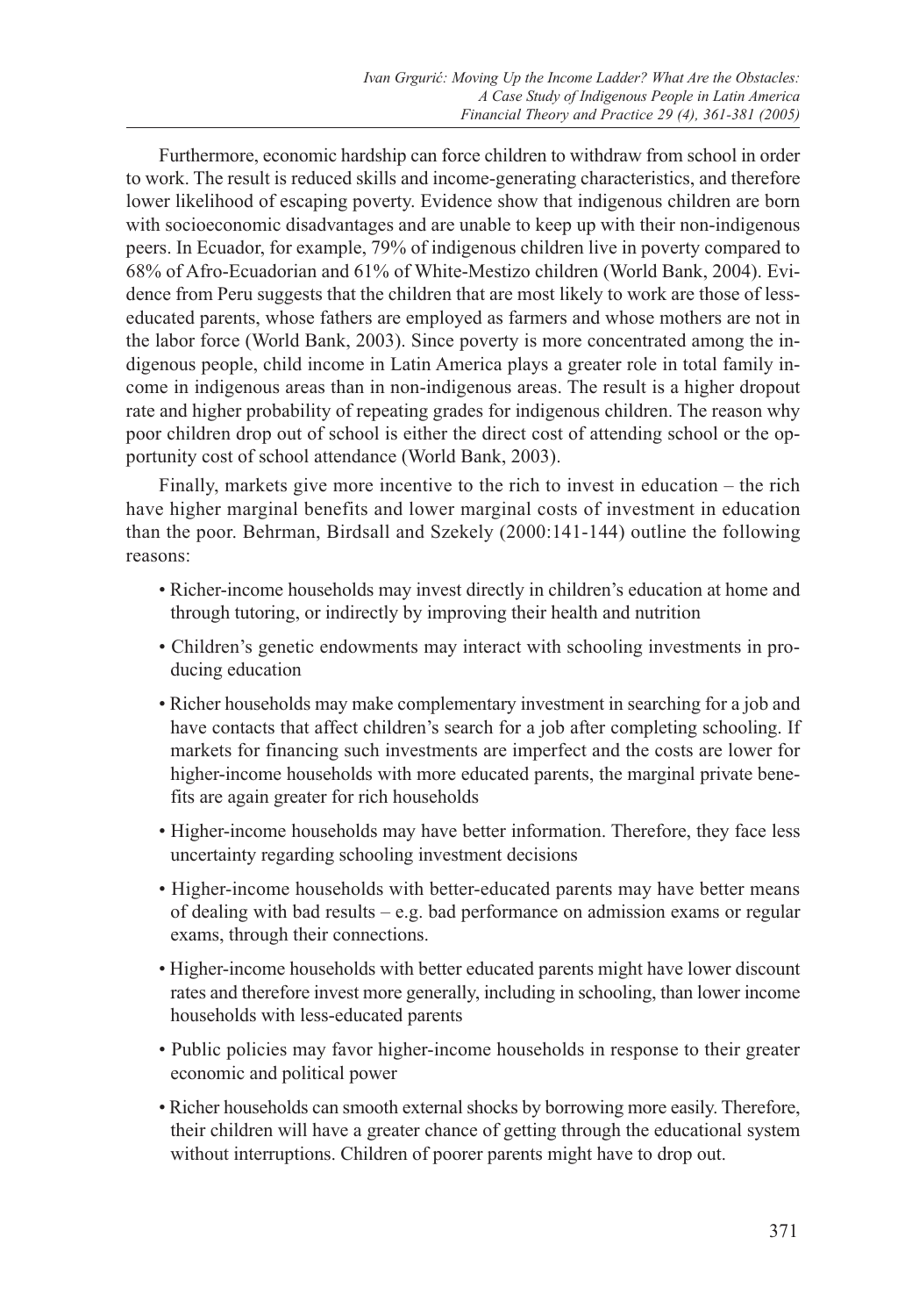## *Education and Health*

Back in the 1960s, Galbraith (1985) outlined human capital as the most important factor of production in modern economies (even more important than capital) and people who possess it – the managers, as the new ruling class. The human capital theory suggests that health and education are the prime variables in individuals' endowments.

The evidence shows that the poor have restricted access to education. The educational level of parents is positively correlated with the educational level of children. Mothers with secondary school or higher education tend to have children with 3.5 years more schooling than mothers with no education (The Hunger Project, 2004). Also, the World Bank (2003) finds a positive correlation between fathers' and children's education. The causes of transgenerational transfer of low education are unknown but it is likely that the reasons are that the lower-class children inherit attitudes and aptitudes less suited for culture and education (Bourdieu and Passeron, 1964). Next, racial and ethnic minorities have lower abilities to convert education into earnings. Finally, lower-educated parents may lack the funding to send their children to school or might underestimate the value of education (World Bank, 2003). Thus, it is difficult for indigenous children to obtain the same level of education as non-indigenous children, since in Peru, for example, only 40 percent of indigenous heads of households have education in excess of primary school and only 6 percent have above secondary level of education. In contrast, 41 percent of Spanish speaking heads have some secondary school education and 22 percent have some post-secondary school education (Psacharopoulous and Patrinos, 1994).

Reasons for the schooling gap can be traced back in history. None of the Latin American countries made major investment in primary schooling until national governments provided funds. In North America, on the other hand, local governments were willing to take on responsibility for primary education. The reason for the depressed investment in education is the enormous inequality in Latin America. The linkage is first that in settings where private schooling was predominant, greater inequality reduced the number of school-attending children. Second, greater inequality is likely to exacerbate the collectiveaction problems associated with the establishment of funds for universal public schools, either because the distribution of benefits across the population was quite different from the incidence of taxes or simply because in societies with vast inequality it is difficult to reach a consensus (ECLAC, 2001).

Furthermore, Li et al. (1998) find that it is especially difficult for the poor to get credit for investment in human capital. The poor face barriers in financing their education because of capital market imperfections. Education increases future earnings, but future earnings cannot be used as collateral. Higher education has become increasingly important in determining success, and because of its costs and fund raising difficulties not everyone is guaranteed access to this level of education. In the United States, in the 2001-2002 school year 400 000 college-qualified high school graduates from low and middle income families did not enroll in a four year college, and 168 000 did not enroll in any college at all (Demos, 2004). In fact, it is precisely at this level of education that family resources become increasingly important (Sawhill, 2000). The implication is that initial assets deter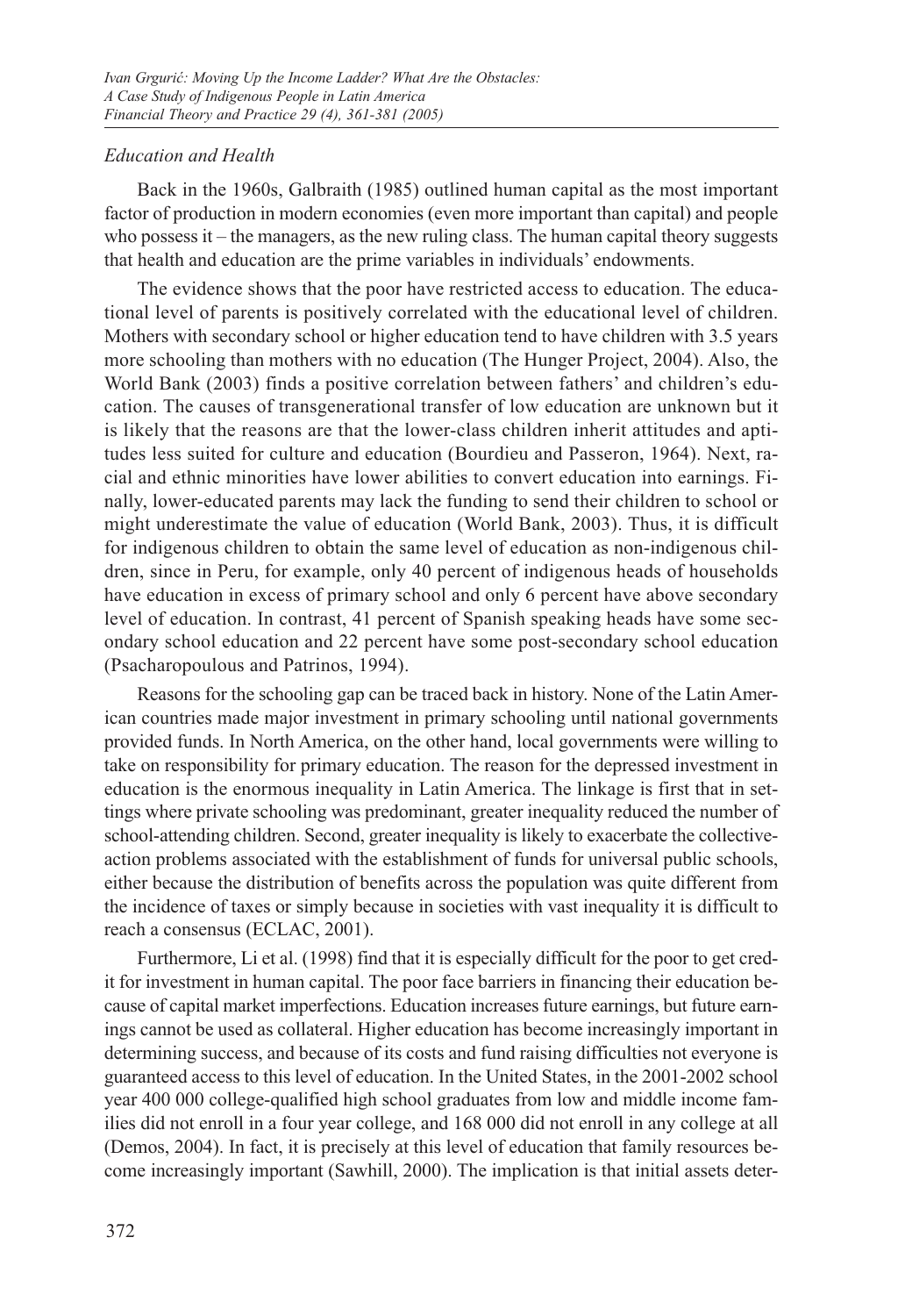mine a person's ability to finance high-return investment (e.g. education) and productive potential in general (Birdsall and Graham, 2000).

An additional problem for the poor is the quality of schools they go to. Better teachers tend to stay in major cities, leaving most of the rural poor, where most of the indigenous poor in Latin America live, with often less-qualified teachers. Furthermore, many teachers are hard to find in the classroom at all. A study in Ecuador showed that teachers spend only 55-60% of their working time in the classroom, while they could not be traced for more than 15% of their working time (World Bank, 2004). Evidence from all five countries with a significant indigenous population shows that indigenous children have lower scores on both math and reading tests and dropout, repetition and failure rates are higher in indigenous schools. Lower quality of education might explain why the average earnings gain for an additional year of schooling is higher for non-indigenous population than for the indigenous in Mexico, Bolivia, Guatemala and Ecuador (Hall and Patrinos, 2005). Even if the poor go to the same schools as the rich do, poor-performing schools disproportionally hurt the poor. The reason is that students from more advantaged backgrounds have alternative sources of support and instruction, such as their family or community (Sawhill, 2000).

Positive educational experience comes from Guatemala with the introduction of bilingual schools. Students of bilingual programs in Guatemala have higher attendance and promotion rates, and lower repetition and dropout rates. They also score higher on all subject matters, including Spanish (Hall and Patrinos, 2005). Still, bilingual schools have their difficulties. Firstly, many indigenous languages lack their own alphabets and do not have a written tradition. Second, the formal teaching of second language requires special training and pedagogical skills which indigenous teachers often lack. Finally, the preparation of textbooks and teaching materials in indigenous languages usually lags behind those in the official language in areas where the national or official language is taught exclusively (Stavenhagen, 2004).

 In addition, Ahlburg (1998:268) finds the intergenerational transmission of health. He concludes: "individuals whose parents were in poor health or who died early are likely to form an overly pessimistic estimate of their own morbidity and mortality and to underinvest in human capital, while those with healthy and long-lived forebears may do the opposite. Such behavior would reinforce intergenerational transmission of earnings and income". Poverty and high disparity in income lowers the health not only of the individual but of the society as a whole. The linkage probably comes from the lower social cohesion and social capital that societies with higher inequality have, which makes them underinvest in public goods (Shulman, 2003). People must be healthy in order to work properly or educate themselves. But, in order to stay healthy, people must have good health insurance and a good standard of living, which comes with high income. Since indigenous people generally have low incomes, they are more likely to become ill than non-indigenous and are less likely to consult physician. Even though the cost of hospitals and medicine is lower for indigenous people, probably because of their lower income, less than 57% of indigenous people purchase medicine for their illness compared to 81% of the non-indigenous population. This is probably the reason why the proportion of indigenous people hospitalized is twice as high as that of Spanish-speakers (Psacharopoulous and Patrinos,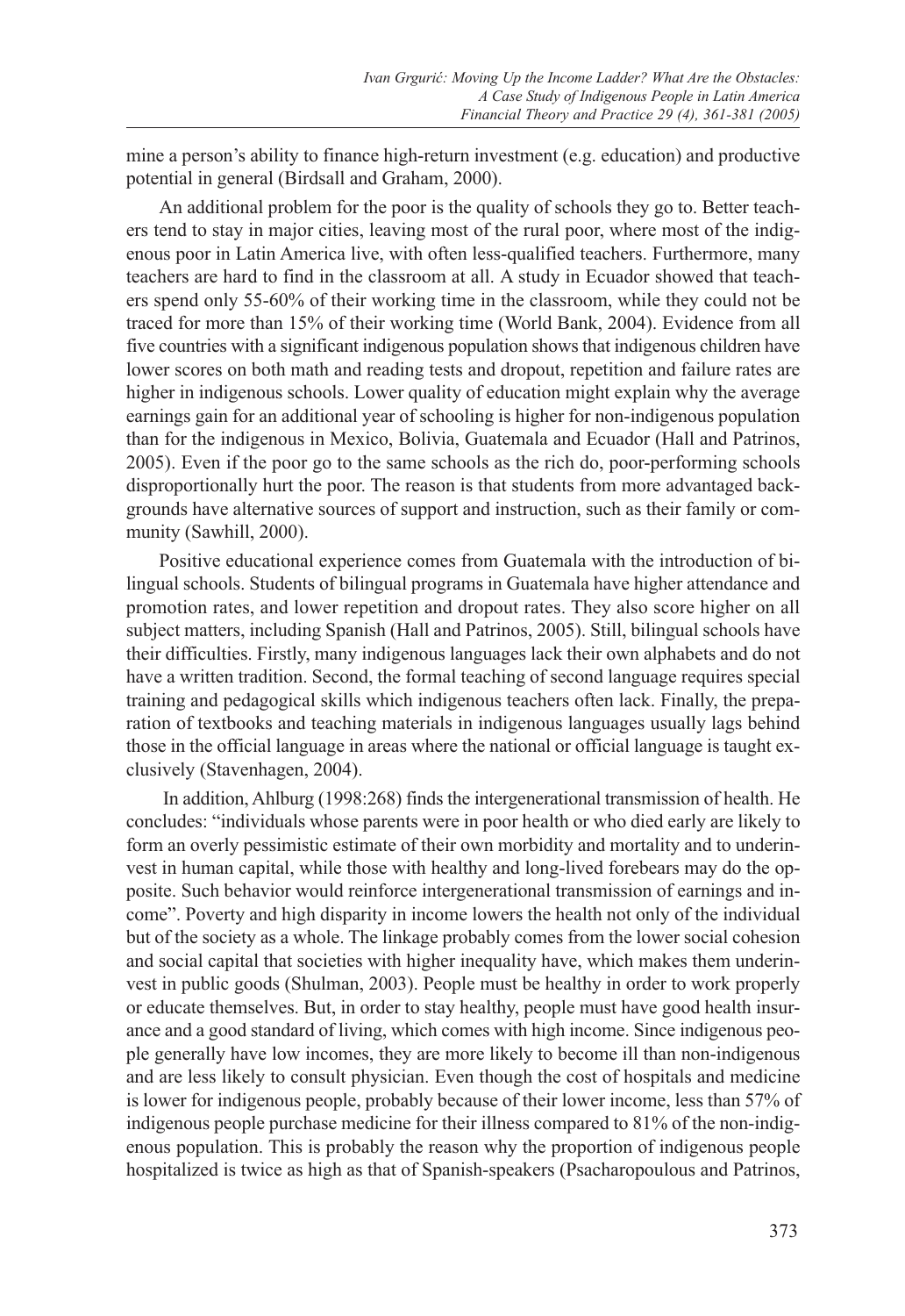1994). Thus, the poor are stuck in a vicious cycle of lack of money - bad health and lack of education - decreasing income-generating abilities - low income in the future.

As a result of lower education and worse health, indigenous people lag in skills in Latin America. The difference between Aymara Indian9 and Spanish levels of education and almost the entire jobs gap is explained by class background (Kelley, 1988). In other words, according to Kelley, after the 1952 revolution in Bolivia the indigenous people have managed to eliminate labor market discrimination - individuals with the same income generating abilities are going to be rewarded the same.10 Still, they stayed overrepresented among the poor because of the fact that indigenous people did not have the same income-generating abilities as the Spanish speaking population. The indigenous people were trapped in vicious cycle of poverty - since they are poor they cannot afford good education and health care, which seriously damages their earning-abilities, causing them to earn less and become working poor.

### *Culture*

It is very difficult to define culture and one can say that there are as many definitions of culture as there are authors. But for the purpose of this paper, I believe the simplest textbook definition will do. "Culture may be defined as the beliefs, values, behavior, and material objects shared by a particular people [in the same territory]" (Macionis, 1991:60). In this chapter I will discuss certain values like racial discrimination, behaviors like family reproduction and the influence of territories like neighborhoods on the perpetuation of poverty.

Minorities often suffer labor market discrimination. The results for different Latin American countries show the persistence of discrimination against the indigenous. In Guatemala and Mexico productive characteristics account for only 60% and in Peru only 40% of the earnings gap, which means that up to 40% and 60% in Peru of the earnings differential could be due to labor market discrimination (Table 5). The only possible exception is Bolivia. Kelley (1998) shows that the Bolivian revolution of 1952 managed to suppress ethnic and racial discrimination but has still failed to give indigenous people the same socio-economic position. On the other hand, Patrinos and Hall (2004) still identify 26% of the income gap that cannot be explained by income-generating characteristics, which leaves room for labor market discrimination as a possible explanation.

Furthermore, there is evidence that the poor, especially if they are members of some minorities, face housing discrimination in the US (Yinger, 2002). This can lead to formation of ghettos, East Harlem being the most famous example, which can pose a barrier to the poors' efforts to move up the income ladder. Cooper *et al.* (1994) find that the strength of the parents-children income relationship varies non-linearly with the parental neighbourhood income levels, with a higher persistence at the two tails of the distribution, that is the most affluent and the poorest areas. According to Durlauf (2002) poor communities tend to exacerbate the poverty of their members due to the following reasons:

<sup>&</sup>lt;sup>9</sup> The Aymara Indians are located mainly on the Bolivian and Peruvian mountains, centering about Lake Titicaca.

 $10$  Different research for Bolivia shows that if indigenous and non-indigenous working males possessed the same income-generating characteristics, the earnings gap would narrow by 72% (World Bank, 1994).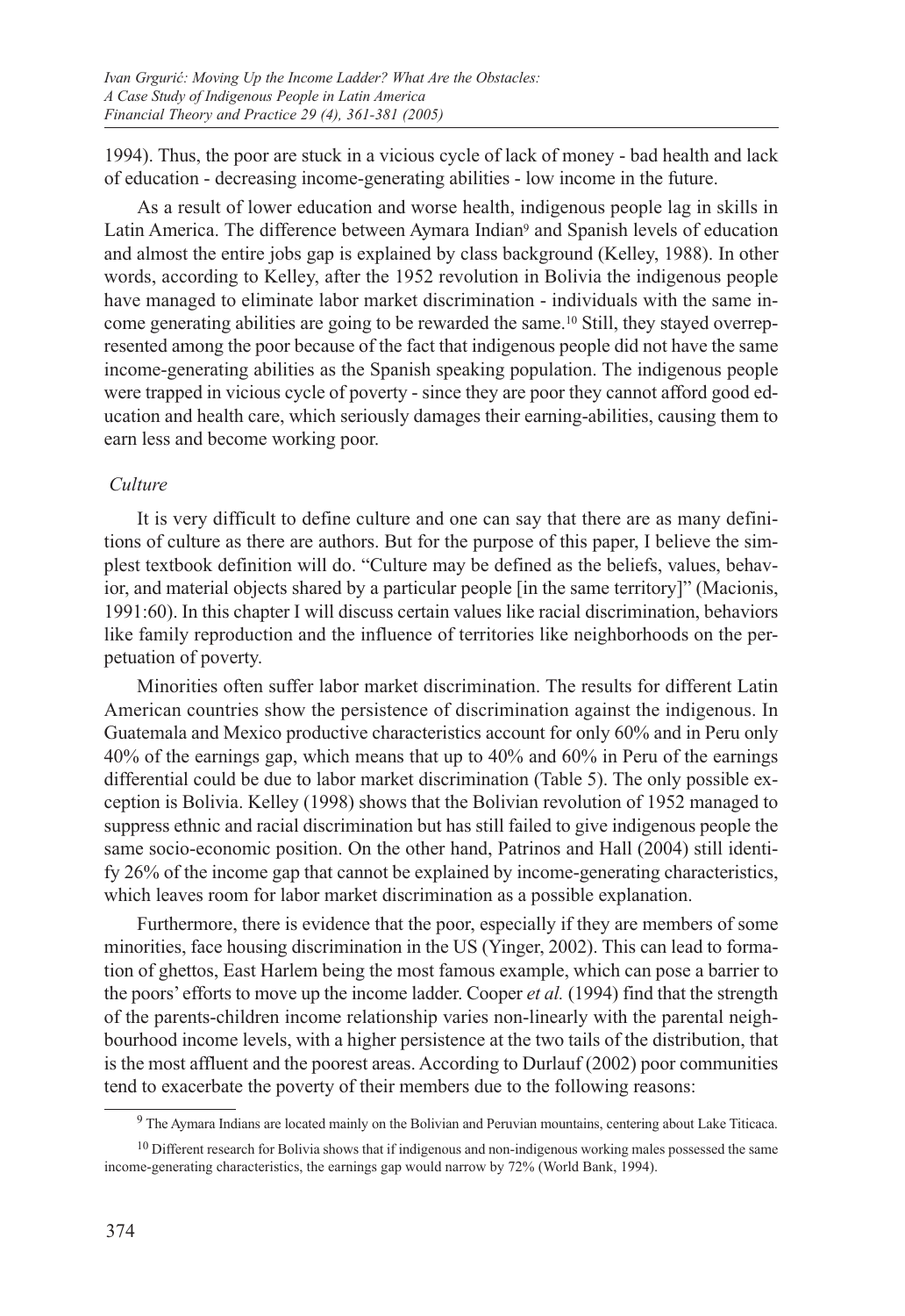- Peer group effects the impact of the choices of some members of a group on the preferences of others in assessing those same choices
- Role model effect the influence of characteristics of older members of a group over the preferences of younger members. There is evidence that in households where parents had fewer work opportunities, which resulted in reduced incomes, there is increased tension in the home – drinking, insecurity, and less parental stimulation (Ivarsdotter, 2000).
- Social learning the influences that the choices and outcomes experienced by some members of a group have on the subsequent choices of others, through the information that those choices and consequences impart
- Social complementarities the influences that the choices of others have on the productivity of an individual's choices.

Some researchers like Oscar Lewis go as far as to claim that there is a culture of poverty (Lewis, 1986). The culture of poverty assumes that the poor share distinctive patterns of values, beliefs, and action, and exhibit a style of life that departs significantly from that of the rest of the society (Roach and Gursslin, 1967). The poor tend to save and invest less and enjoy pleasure instead. Next, they have an unreliable and poor work ethic and unstable families (Rosenfeld, 2005). Recently a different approach was introduced by Appadurai (2004). Appadurai assumes that individual desires and standards of behaviour are often defined by experience and observation. In other words, aspirations are socially determined and do not exist outside the social context, as consumer preferences are often assumed to do. Ray (2005) claims that in societies with high stratification the poor are trapped in poverty because they will lack aspirational resources to alter their situation. If the poor base their aspirations on the experience of their poor peers they will have too low aspirations and will make peace with their situation. On the other hand, if they form their aspirations with the rich (assuming that the rich are too far ahead) the poor will end up in frustration because no matter how hard they try to catch up they can't because the gap is simply too big.

Next, indigenous people are often monolingual and non-Spanish speaking. In Bolivia, more than two thirds of bilingual indigenous people are impoverished and almost three quarters of monolingual (Psacharopoulous and Patrinos, 1994). Also, poor people (mostly male) generally have higher tendency to crime. The link comes from the inability of unskilled men to play traditional male economic and social roles, including a contribution to family income (Wade, 2004). It is observed in Ecuador that husbands might stop their wives from becoming employed if that means that they will lose their role as breadwinner (World Bank, 2003a). Finally, Akerlof (1997) speaks of economics of identity, which stems from individuals' ties to particular social groups. Because leaving such groups might threaten individuals' identities, the poor might choose to give up their opportunity to escape poverty if this will threaten their position within the group. This might be a problem in indigenous communities since indigenous people have very high social capital and devotion towards the group they belong to (World Bank, 2003a).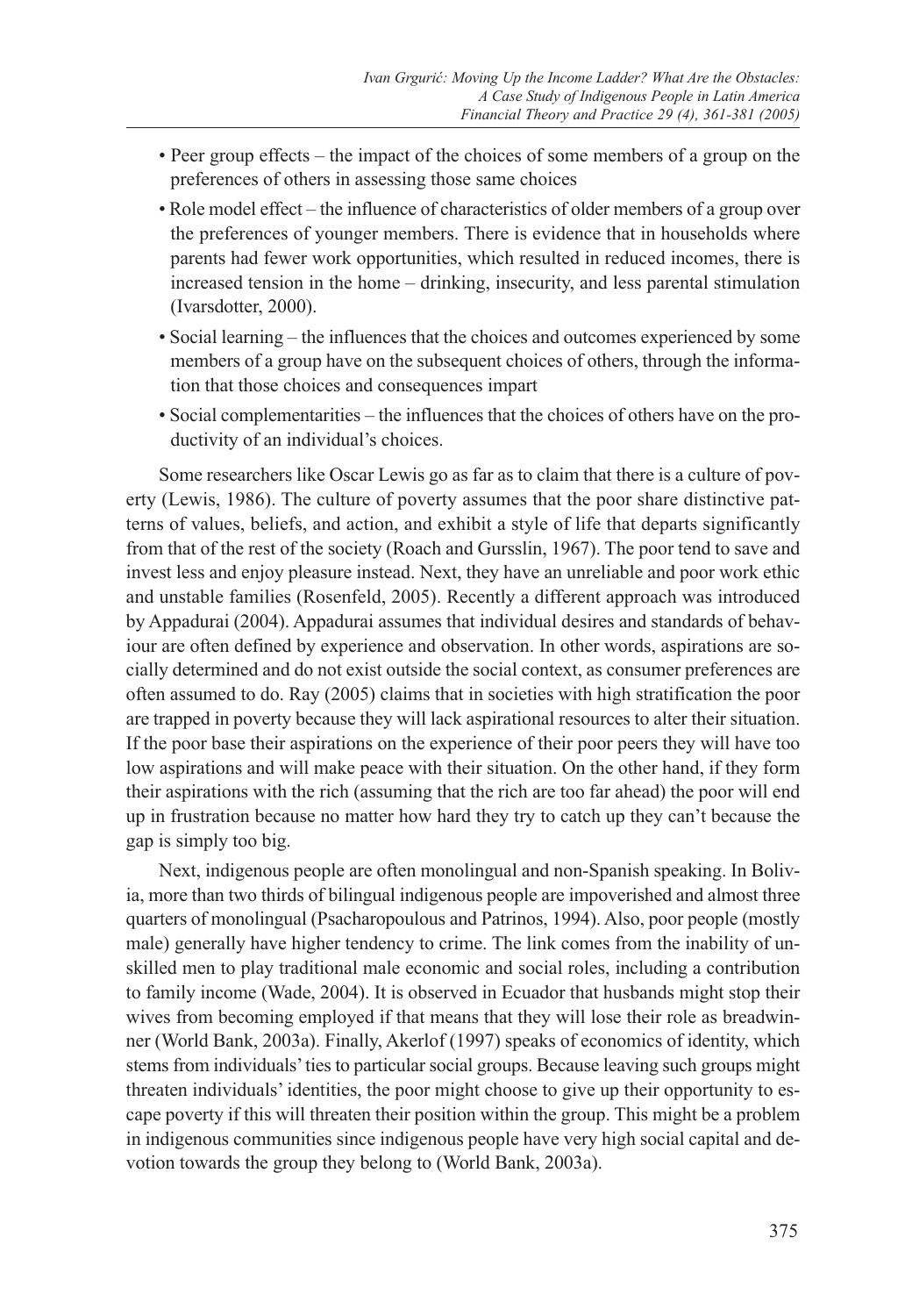Finally, poverty and inequality can be perpetuated by household formation. In poorer societies families tend to have more children, for whom their families often cannot provide adequately. Next, in more unequal societies, like Latin American, men may be likelier to marry women from the same social stratum and with similar education levels. In addition, poorer households tend to have more children (World Bank, 2003), which means higher schooling expenses for the family and therefore lower education and bad health for their children. The end result is lower income-generating abilities of the poor children in families with higher numbers of children.

## *Political channels*

The poor are politically weak. Even if indigenous people regroup and manage to mobilize, it is likely their parties will face fierce opposition in implementing pro-poor policies, not only from the elites but from the middle class as well. The middle class in Latin America might believe that after a decade of economic hardship under the adjustment processes it is they who deserve attention (O'Donnell, 1996). Still, O'Donnel suggests possible ways to create a political climate that is oriented more towards pro-poor policies.

- *Appeal to the fears of the privileged* the fear of revolution, regardless of how unlikely it is for the revolution to fully succeed, can persuade the elites that they should make sacrifices to prevent everything from exploding. In addition, the rebellious regions might obtain additional resources from domestic and international resources. Still, it is likely that these resources will vanish when the rebels return to silent suffering.
- *Appeal to the enlightened self-interest of the privileged* one can argue that elites will suffer in the long run as well if the problems of the underprivileged are not being resolved. It might be alleged that future growth will be lower if the work force lacks skills and health. Still, this argument runs into the collective action problem – why should someone sacrifice parts of his/her income for an outcome when it is impossible to be sure that the others will contribute enough to make it come about.

It is important to notice that both of these arguments appeal to the private interests of the elites. They do not take into account the possibility that eradicating poverty might have public interests that go beyond any individual interest, and perceiving poverty eradication as a public good is essential in creating and maintaining effective solidarity, which is necessary for actions that seriously tackle poverty (Tokman, 1995).

Furthermore, economic inequality translates into political inequality. What we call democracy is a mixture of one person one vote and \$1 one vote, topped by pure \$1 one vote democracy present in the World Bank and IMF.11 In other words, money can bias decision-making in favour of the rich minority.12 This point can be illustrated by the median voter theorem model.13 The median voter theorem model claims that the larger the

<sup>11</sup> *Demos* on Greek means people and *krateo* means to rule, so the translation would be the rule of the people.

<sup>&</sup>lt;sup>12</sup> Notice that the word democracy does not allow any influence to anyone but people.

<sup>&</sup>lt;sup>13</sup> Median voter theorem was developed by Alesina and Rodrik (1994), Bertola (1993) and Persson and Tabellini (1994).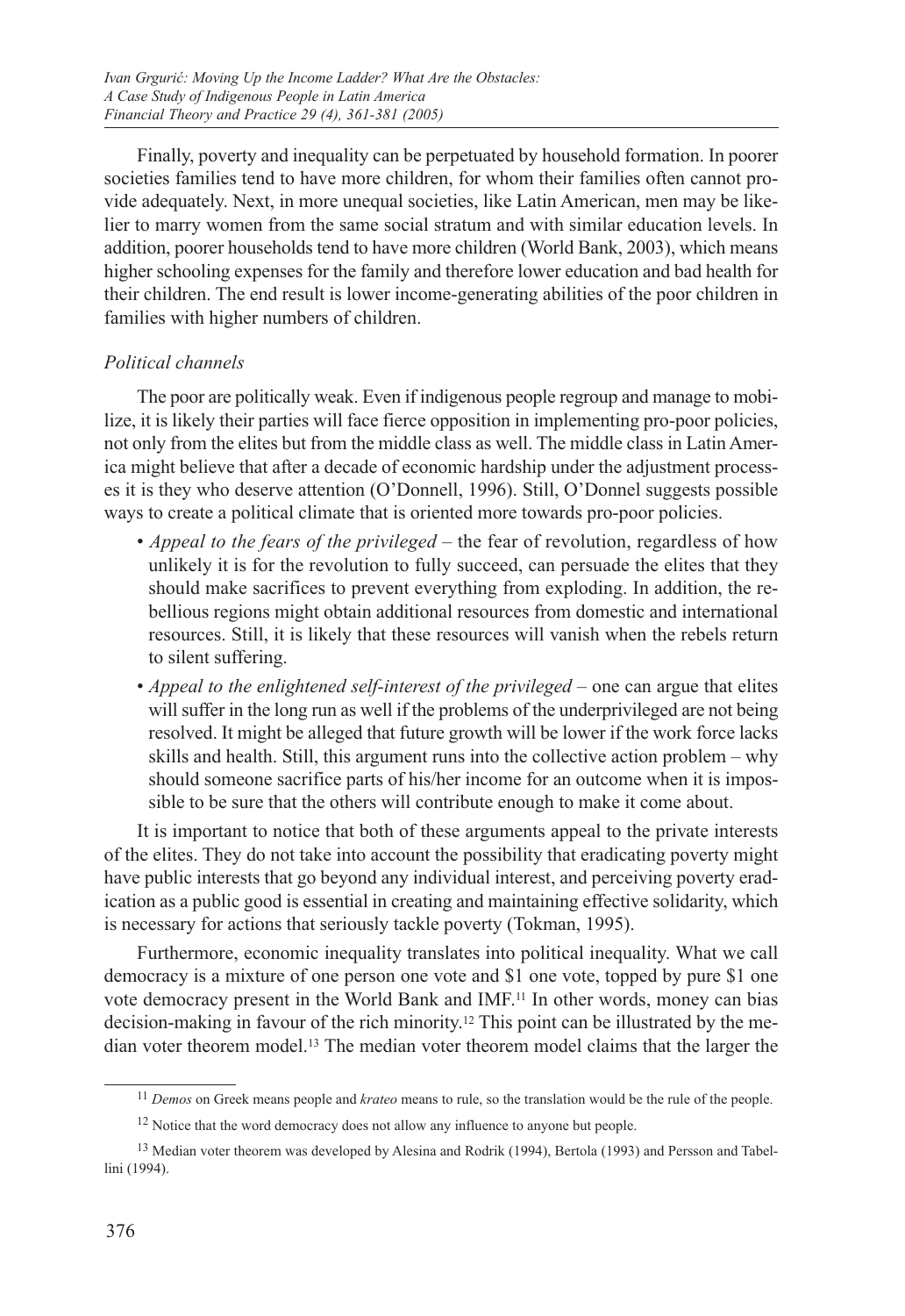difference between the average and the median voter the greater the desire for redistribution. Higher taxes lead to higher excess burden loss, loss of efficiency and lack of incentives for investments. This would lead to lower growth rates in democratic countries with high inequality. But there is no empirical evidence to suggest this model is functioning in the real world (Ferreira, 1999). In fact, many countries with higher inequality, like Brazil, have a less egalitarian tax system than countries with low inequality like Sweden.14 Li et al. (1998) see the reason in the ability of the rich to prevent pro-poor policies. "Political institutions define and enforce property rights and provide the legal framework within which markets and other voluntary agreements between private agents are organized. Thus, they have a fundamental impact upon the distributions of income, capital, and political standing" (ECLAC, 2001:42). The colonial heritage in Latin America that crept into institutions, and the continued pattern of institutional change that favoured the rich elite, while providing the bulk of population with only limited access to economic opportunities, are fundamental reasons for the persistence of high inequality and a big underclass15. The failure of the median voter theorem shows that the rich minority can put into effect policies not wanted by the majority through legitimate democratic processes. The rich can assure the implementation of policies benefiting them by influencing public opinion through media, which they control/own, corruption and bribe – especially its legalized form called lobbying, financing politicians and political parties, and the members of the political elite are regularly recruited from the rich.

### **4 Conclusion**

Latin America has the world's biggest disparities in income and wealth and the indigenous population is the most disadvantaged segment of the society. In fact, indigenous people probably represent the best example of the underclass. Still, in order to understand the position of the indigenous people, measures of poverty more suitable to the values of indigenous people need to be found. After centuries of neglect from the state, indigenous people have started to organize and seek more political participation in their effort to join the middle class. The obstacles they face are numerous. Markets sometimes function in an anti-poor way, which was illustrated by capital market imperfections. Thus, the state needs to step in and provide better access to credit for the poor. Furthermore, many Latin American countries are still agrarian societies with high land inequality. Thus, as land ownership is an important determinant in life success, struggle over land ownership is very common. The Chiapas Rebellion, for example, names more equal land distribution as one of its demands. Since the poor have no assets to buy the land it is clear that the state will again need to step in. Two models are possible. One more moderate, e.g. in Chile, where the state buys land and then gives it to the poor indigenous people and one more radical, e.g. in Venezuela, where the Chavez government is expropriating unused land. Both approaches have their pros and cons. It is likely that the Venezuelan approach will generate

<sup>&</sup>lt;sup>14</sup> World Bank (2003) finds that taxes generally have little redistributive effect in Latin America because of their high dependence on indirect taxes.

<sup>&</sup>lt;sup>15</sup> In fact, Mexican independence was inspired by elites' desires to prevent liberalizing policies that were introduced by Spain (ECLAC, 2001).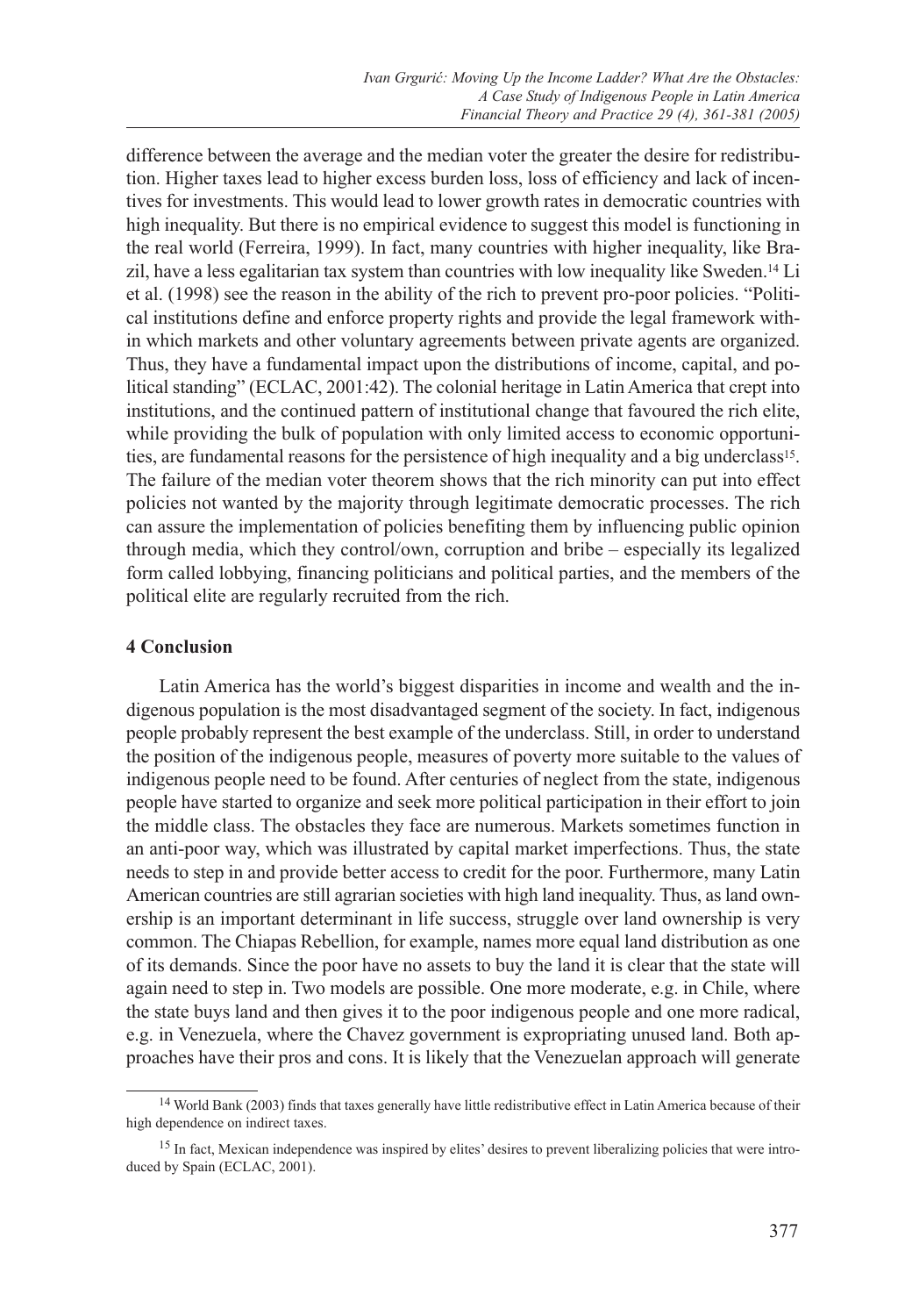insecurity and harm the investment climate but it is also more likely to achieve a more equal distribution of land, and sooner.

Attempts to ensure more universal health and education services should be made in order to improve health and education indicators. In addition, targeting of social services needs to be improved and also, following the East Asian example, more efforts should be put into expanding secondary education.

Increasing social rights will require an increase in government spending. But, with regressive tax systems being mostly the rule in Latin America, this would mean that the poor are expected to finance the services they require, which is an oxymoron. If the poor had these resources they would not need to go to the state, they could simply buy these "social rights" on the market. Thus, efforts should be made in order to make the tax system more progressive. But, political system and institutions in Latin America are very rich-biased, which makes pro-poor policies even harder to implement. Therefore, it will be very interesting to see what the results are of the very leftist and pro-poor Lula government in Brazil and the Chavez government in Venezuela.

The indigenous people are not just an interesting case study per se. Rather, their example shows the obstacles less privileged groups of society face in their efforts to move to the middle class. Understanding the problems of indigenous people will help each society to understand the problems of its own underclass and also our understanding of appropriate solutions to the problems of the lower groups of the society.

## REFERENCES

**Ahlburg, D., 1998.** "Intergenerational Transmission of Health". *The American Economic Review,* 88 (2), 265-270.

**Akerlof, G., 1997.** "Social Distance and Social Decisions". *Econometrica*, Econometric Society, 65 (5), 1005-1028.

**Alesina, A. and Rodrik, D., 1994.** "Distributive Politics and Economic Growth". *The Quarterly Journal of Economics,* 109, 465-489.

**Appadurai, A., 2004.** "The Capacity to Aspire: Culture and the Terms of Recognition" in: V. Rao and M. Walton, eds. *Culture and Public Action*. Stanford, California: Stanford University Press.

**Banerjee, A. V. and Newman, A. F., 1993.** "Occupational Choice and the Process of Development". *Journal of Political Economy,* 101 (2), 274 –298.

**Behrman, J., Birdsall, N. and Szekely, M., 2000.** "Intergenerational Mobility in Latin America: Deeper Markets and Better Schools Make a Difference". In: N. Birdsall and C. Graham, eds. *Economic and Social Mobility in a Changing World*. Washington, D.C.: Carnegie Endowment for International Peace and Brookings Institution Press, 135-167.

**Bertola, G., 1993.** "Factor Shares and Savings in Endogenous and Growth". *American Economic Review,* 83 (5), 1184-1198.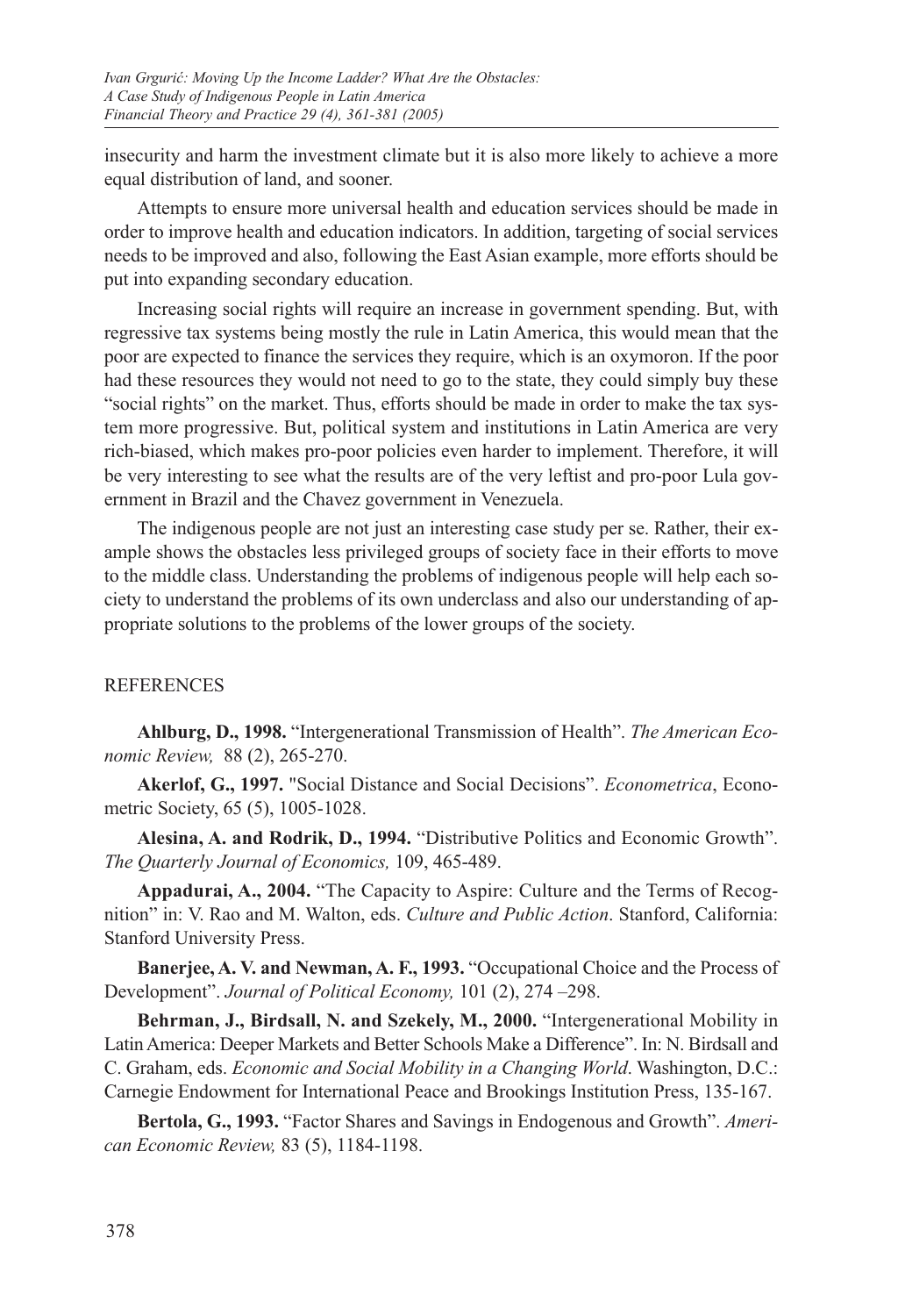**Birdsall, N. and Graham, C., 2000.** "Mobility and Markets: Conceptual Issues and Policy Questions". In: N. Birdsall and C. Graham, eds. *Economic and Social Mobility in a Changing World*. Washington, D.C.: Carnegie Endowment for International Peace and Brookings Institution Press, 3-21.

**Blau, F. D. and Graham, J. W., 1990.** "Black-White Difference in Wealth and Asset Composition". *The Quatearly Journal of Economics*, 2 (105), 321-339.

**Bourdieu, P. and Passeron, J. C., 1964.** *Les Heritiers*. Paris: Editions de Minuit.

**Chen, S. and Ravallion, M., 2001.** "How Did the Poorest Fare in the 1990s?" *Review of Income and Wealth,* 47 (3), 283-300.

**Cooper, S., Durlauf, S. and Johnson, P., 1994.** "On the Evolution of Economic Status Across Generations". Working papers no. 9329. Wisconsin Madison – Social Systems.

**Davis, S., 2003.** *Indigenous Peoples, Poverty and Participatory Development: the Experience of the World Bank in Latin America.* Washington, D.C.: World Bank, Center for Latin American Studies.

**Demos, P., 2004.** *Growing and Protecting the Middle Class* [online]*.* Briefing Memo. New York City. Available from: [http://www.demos-usa.org/pubs/Opportunity2004\_ USA.pdf].

**Durlauf, S., 2001.** "The Membership Theory of Poverty: The Role of Group Affiliations in Determing Socioeconomic Outcomes". In S. Danzinger and R. Haveman, eds. *Understanding Poverty.* New York; Cambridge; London: Russel Sage Foundation : Harvard University Press.

**Easterly, W., 2002.** *The Elusive Quest for Growth*. Cambridge, Mass.: The MIT Press.

**ECLAC, 2001.** *The Income Distribution Problem in Latin America and the Caribbean.* Santiago de Chile: Economic Commission on Latin America and the Caribbean.

**Ferreira, F., 1999.** *Inequality and Economic Performance*". Washington: World Bank.

**Flynn, J., 2000.** "IQ trends over time: intelligence, race, and meritocracy". In K. Arrow *et al.,* eds. *Meritocracy and Economic Inequality*. New Jersey, USA: Princeton University Press.

**Galbraith, J. K., 1985.** *The New Industrial State*. Mass Market Paperback, New York, New American Library; 4th ed.

**Galor, O. and Zeira, J., 1993.** "Income Distribution and Macroeconomics". *Review Economics Studies,* 60; 35-52.

**Hall, G. and Patrinos, H. A. (eds.), 2005**. *Indigenous Peoples, Poverty and Human Development in Latin America.* Houndmills; Basingstoke; Hampshire: Palgrave Macmillan.

**Ivarsdotter, K., 2000.** "Indigenous Education in Ecuador". In: *World Bank Ecuador – Crises, Poverty and Social Services (Volume Two).* Report Number 19920-EC.

**Kelley, J., 1988.** "Class Conflict or Ethnic Oppression? The Cost of Being Indian in Rural Bolivia." *Rural Sociology,* 53 (4), 399-420.

**Korovkin, T., 1997.** "Taming Capitalism: the Evolution of the Indigenous Peasant Economy in Northern Ecuador." *Latin American Research Review,* 32 (3), 89-110.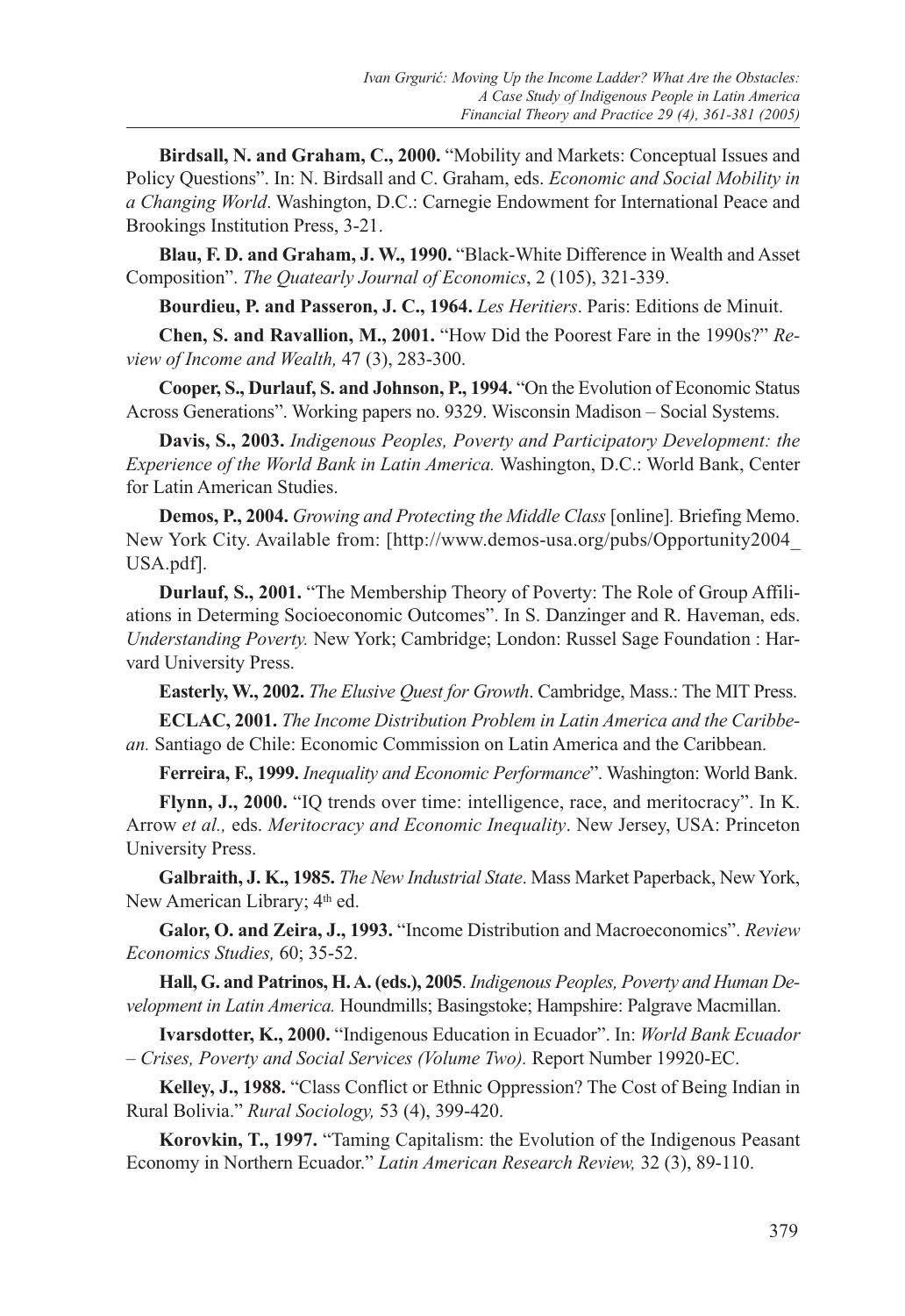**Lewis, O., 1986.** *La Vida: A Puerto Rican Family in the Culture of Poverty*. New York City: Random House.

**Li, H., Squire, L. and Zou, H., 1998.** "Explaining International and Intertemporal Variations in Income Inequality". *The Economic Journal*, 108, 26-43.

**Macionis, J., 1991.** *Sociology.* New Jersey, USA: Prentice Hall.

**Minority Rights, 2004.** *Indigenous Peoples and Poverty: The Cases of Bolivia, Guatemala, Honduras and Nicaragua* [online]. Available from: http://www.minorityrights.org/ Dev/mrg\_dev\_title12\_LatinAmerica/mrg\_dev\_title12\_LatinAmerica\_3.htm

**O'Donnell, G. 1996.** "Poverty and Inequality in Latin America: Some Political Reflections" [online]. Working Paper, No. 225. University of Notre Dame. Available from: [http://www.nd.edu/~kellogg/WPS/225.pdf].

**Persson, T. and Tabellini, T, 1994.** "Is inequality harmful for Growth? Theory and Evidence". *American Economic Review,* 84 (3), 600-621.

**Psacharopoulous, G., and Patrinos, H. A. (eds.), 1994.** *Indigenous People and Poverty in Latin America: An Empirical Analysis.* Washington: World Bank.

**Psacharopoulous, G. and Patrinos, H. A., 1994.** "Indigenous People and Poverty in Latin America". *Human Development and Operation Policy*, HROWP 22.

**Ray, D., 2005.** *Notes on Aspirations and the Poor* [online]. New York: New York University. Available from: [http://www.cultureandpublicaction.org/pdf/RayOnAppadurai.pdf].

**Rendon, S., 2003.** *Does Wealth Explain Black-White Differences in Early Employment Careers?.* Barcelona: Universidad Carlos III de Madrid and Universitat Pompeu Fabra Spain.

**Roach, J. and Gursslin, O., 1967.** "An Evaluation of Concept 'Culture of Poverty' ". *Social Forces*, 45 (3), 383-392.

**Rosenfeld, M., 2005.** Ideal Types of the 'culture of poverty' and its implicit alternative" [online]. Available from: [http://www.stanford.edu/~mrosenfe/urb\_culture\_of\_poverty.htm].

**Sawhill, I. V., 2000.** "Opportunity in the United States: Myth or Reality?". In N. Birdsall and C. Graham, eds. *Economic and Social Mobility in a Changing World.* Washington, D.C.: Carnegie Endowment for International Peace and Brookings Institution Press.

**Shulman, B., 2003.** *The Betrayal of Work: How Low-Wage Jobs Fail 30 Million Americans and Their Families*. New York City: New Press.

**Stavenhagen, R., 2004.** "Indigenous peoples in comparative perspective – problems and policies" [online]. *UNDP Human Development Report Office Occasional Paper.* Background Paper for HDR 2004. Available from: [http://hdr.undp.org/docs/publications/background\_papers/2004/HDR2004\_Rodolfo\_Stavenhagen.pdf].

**The Hunger Project, 2004**. *Ending Hunger in Latin America: Empowering Indigenous Women.* New York. The Hunger Project.

**Tokman, V., 1995.** *Pobreza y Equidad. Dos Objectivas Relacionados.* Lima: ILO multicopied.